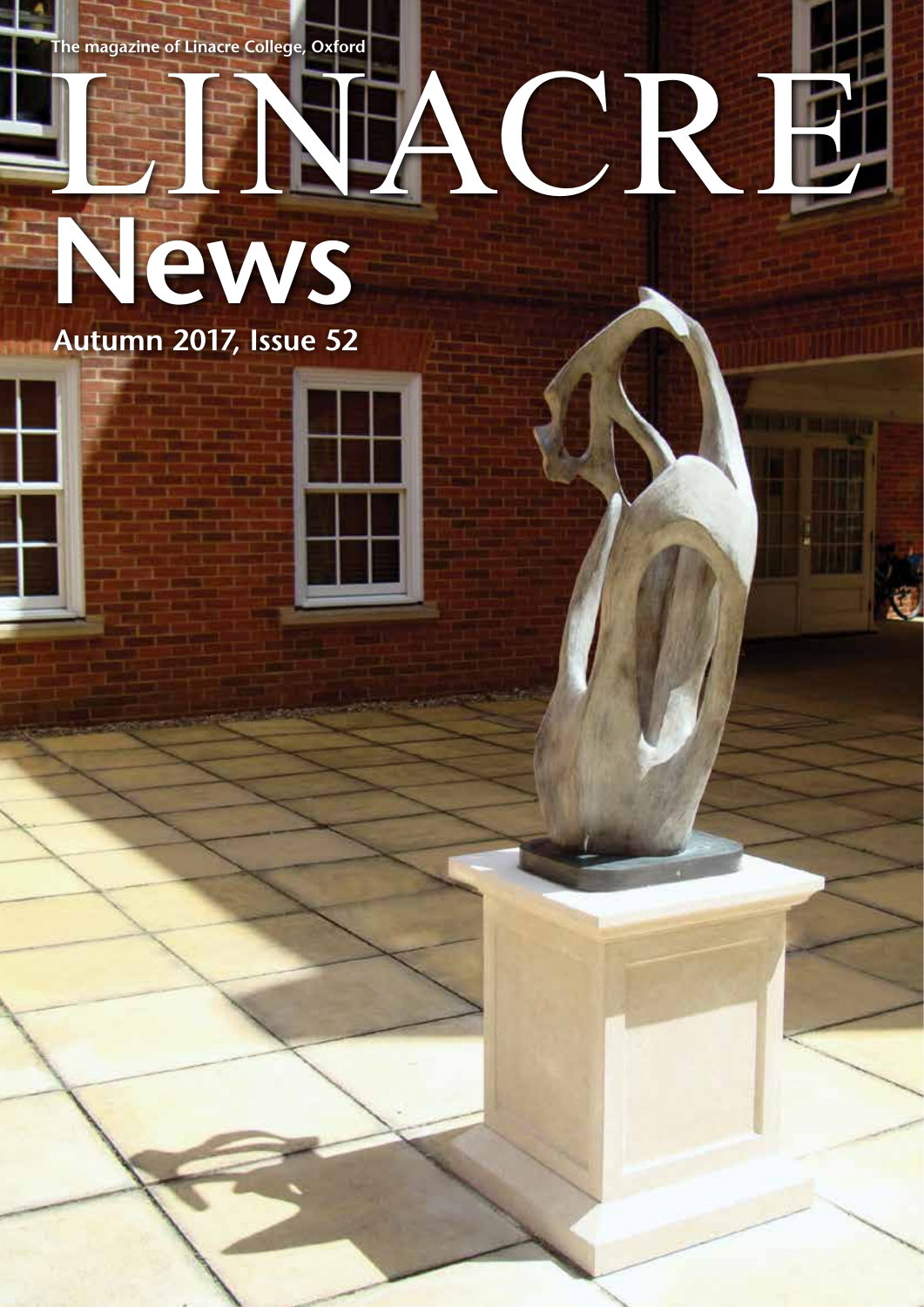#### **Contents**

| <b>First Thoughts</b>     | $\overline{2}$      |
|---------------------------|---------------------|
| <b>Advancing Linacre</b>  | $\overline{3}$ , 17 |
| <b>Linacre Events</b>     | $4 - 7$             |
| <b>Old Members' Focus</b> | $8-9$               |
| <b>College News</b>       | 10                  |
| <b>Fellows' Focus</b>     | 11                  |
| <b>Fellows' News</b>      | $12 - 13$           |
| In Memoriam               | $14-15$             |
| <b>The Grapevine</b>      | $16 - 18$           |
| <b>Sporting Linacre</b>   | 19-20               |

Editor: Marsaleete Anderson **LINACRE COLLEGE CONTACTS**

**Development Office** Dr Anne Keene Director of Development Tel +44 (0)1865 271671 anne.keene@linacre.ox.ac.uk

Marsaleete Anderson Alumni Relations Officer Tel +44 (0)1865 271673 marsaleete.anderson@linacre.ox.ac.uk

Ros Connell Development Officer Tel +44 (0)1865 271658 ros.connell@linacre.ox.ac.uk

Kirsty Scott Development Assistant Tel +44 (0)1865 271671 kirsty.scott@linacre.ox.ac.uk

**Reception and Guest Room Bookings** Marie Duffy Tel +44 (0)1865 271664 marie.duffy@linacre.ox.ac.uk

**General College Enquiries** Jackie Favarin College Secretary Tel +44 (0)1865 271657

Linacre College St Cross Road Oxford OX1 3JA

Registered Charity No. 1142130





Cover image:<br>*Dancing Phoenix* (see p 5)<br>Photo by: Ros Connell





# First Thoughts



Those of you who follow the Linacre College Facebook page will have

recently seen a reproduction of the first edition of *Linacre News* published in 1990. The Principal's Letter notes the retirement of Domestic Bursar, Peter Holloway, after 40 years of service to the University (27 of them to Linacre). It is very sad that in this latest edition of *Linacre News* we record that Peter passed away in May this year. Peter was very influential in shaping the character of Linacre College. He was warm, approachable and lacked the pomposity that stereotypically distinguishes Oxford bursars. One of my fears about the relentless growth of our great University is the erosion of the individual, human touch that Peter brought to his interactions with College members. News of his death triggered a flood of warm memories from Old Members across the world, including stories of him turning up with extra blankets for shivering students newly arrived from warmer climes, and visiting others in hospital. Peter's Linacre was small, impoverished and fighting to compete with its much larger and wealthier peers. Nevertheless (or indeed, because of this) the College had a very strong sense of community.

Today, Linacre has a proud and well-established identity and is one of the most popular graduate destinations. This year we will welcome our largest ever intake of new students, with the College now more than double the size it was in 1990. The University has achieved unprecedented success in securing support for new doctoral training schemes and Linacre is a beneficiary of a glittering new cohort of research students. You will read in this issue of our own success in securing new funding for scholarships. We are delighted to be able to offer, from 2018, a new doctoral scholarship in music – an area of study that is often poorly supported. This success, however, comes with its own problems. Our Common Room President writes in this issue about the plans for the forthcoming term and the efforts that are being made to engage and support our newcomers. I am very grateful to the Exec for their efforts to make sure that no one is left out. Access to Higher Education is not just about admitting students from a diversity of backgrounds. It is also about making them feel that they belong and can thrive once they are here. I hope that Peter Holloway would be proud that we are keeping up his tradition of doing just that.

NickDBoan

### **Message from the Common Room**



It is hardly a surprise that the Common Room remains a lively and engaging space for students to shape Linacre for themselves and one another. The rich social calendar and Linacre's openness means the CR is regularly filled not just with Linacre members but the wider graduate community, through events organised both by Linacre members for University societies, and crucially the indefatigable social secretaries. Last term Members held their breath as the general election results rolled in, dabbled in pottery with Visiting Member Kazuya Ishida, and ran a

charity 5k in various states of undress. A particular highlight was of course the Ball, held on April 30th; after a night of dancing their way through Linacre, revellers wandered down to Magdalen Bridge for the May Day madrigals, undeterred by the English weather.

Whilst the CR's social life has been as vibrant as ever, I am particularly proud to see Linacre students' efforts to make College an ever more open, supportive and nurturing place for all its students. Initiatives from CR members have led to the expansion of the welfare role on the CR Executive, the introduction of a women's officer, and workshops on race. In addition to many events – the highlight perhaps being a visiting puppy – the peer support team also quietly supported many students throughout the year. Next year will also see the introduction of two charities levies which the CR voted overwhelmingly in favour of introducing; one is a new, entirely student-funded scholarship for refugees. Whilst the physical CR has undergone some renovation over the summer, we're now eager to see how the figurative one is reshaped by the many new students we'll be welcoming in Michaelmas.

*Sophie Debrunner Hall, Common Room President*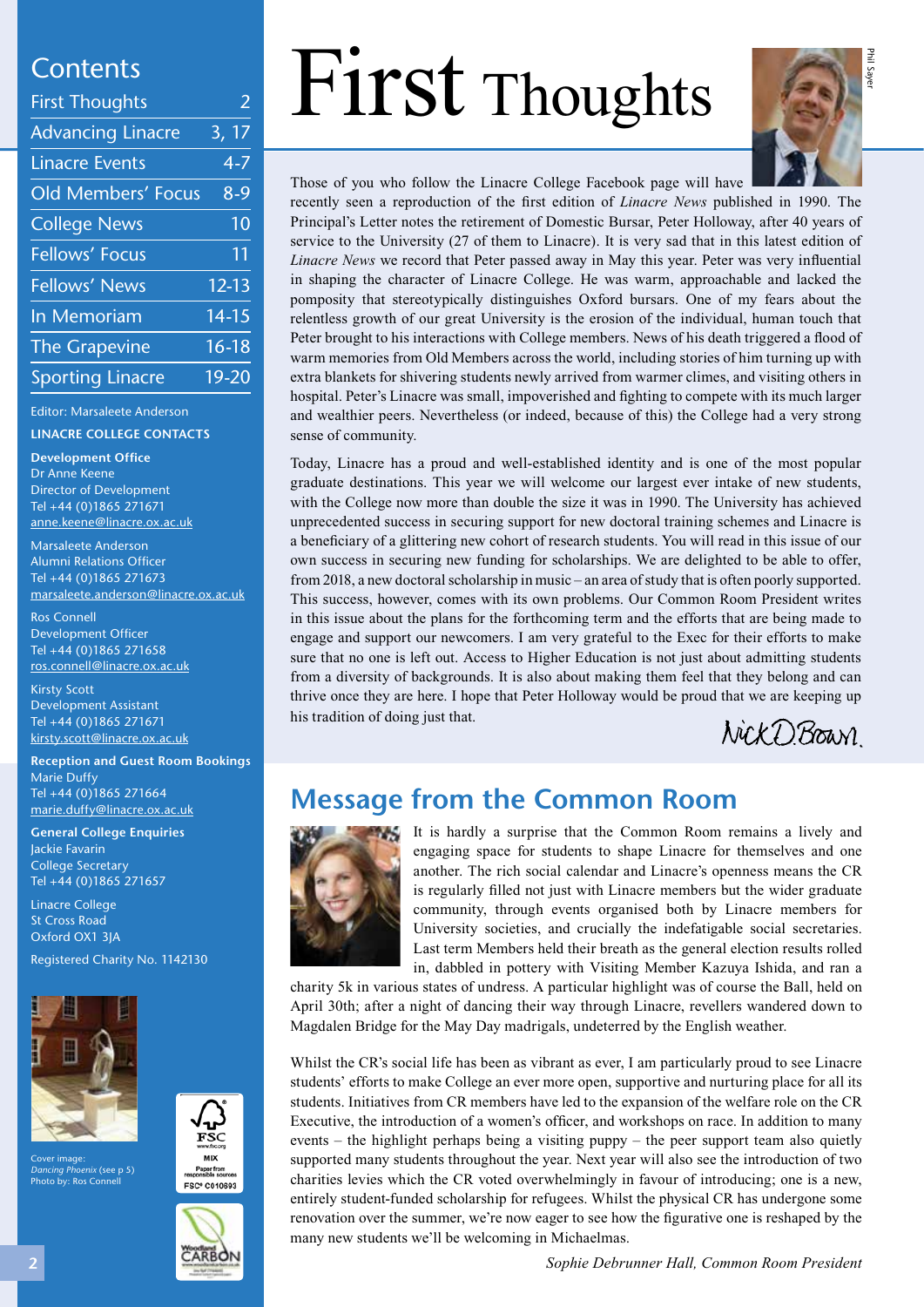# Advancing Linacre

### **15:40**

These are neither random numbers, nor a train departure time. 15 is the number of years that Linacre spent in its first home, in St Aldate's, from 1962 to 1977, and 40 years is the length of time, this autumn, that the College has been in its present site, occasionally still called the 'new site'. Rather neatly, the College's endowment is now £15 million, and we will have 40 scholarship holders this Michaelmas Term. Linacre has its fourth Principal, Nick Brown, and its fourth Domestic Bursar, Simon Barker. John Bamborough, Peter Holloway, and Patrick Heffernan are fondly remembered, and visits to College from Bryan Cartledge, Paul Slack and Russell Read are always a delight. For what seems a long time we have been saying that 'Linacre has come of age' and at the grand age of 55 that's surely true. Graduate colleges are a solid presence within the University, with Linacre being a leading member of that group. We annually welcome over 200 new students across the academic disciplines, have a thriving Junior Research Fellowship community, a 50-strong Governing Body, and regular Visiting Senior Members and Exchange Fellows. We now have a full-time Senior Tutor, a Library providing excellent access to online and hard copy publications, skilled IT guidance from two full-time staff, we annually host the prestigious Tanner Lecture in Human Values, continue to be the leading 'green' college in Oxford, and offer impressive facilities to our students. And annual donations to Linacre regularly exceed £1 million, which is a huge joy, and without which the College simply wouldn't be thriving as it is. Although we aren't planning a 55th Anniversary, the 60th isn't far away. And unlike people, Linacre isn't heading towards old age, but will continue in its prime even as its 100th year beckons in 2062.



**John Bamborough**



**Professor Paul Slack**



**Sir Bryan Cartledge**



**Dr Nick Brown**

### **New Full Scholarship in Music**

Thanks to the huge generosity of the late **Professor Louis J. Curran** (1963), and to the University which has provided 40% in matching funds, from October 2018 Linacre will have an endowed full scholarship for a student in Music. The **Oxford-Professor Louis J. Curran Scholarship for Music** will join our growing list of scholarships,



and will be a permanent tribute to Louis, who we remember with great affection. His higher education was stellar: studies at Yale, University of Tulsa, and the New England Conservatory of Music, together with a Fulbright Award for research at Oxford University, set him up for a life immersed in teaching and performing. Louis was the first Professor of Music at Worcester Polytechnic Institute, Massachusetts, and Director of the WPI Glee Club, remaining at WPI for 38 years. With the Glee Club there were liturgical celebrations, radio and video broadcasts, and national and more than a dozen international tours, including a papal audience. Louis Curran was an accomplished organist, giving many recitals, and holding several church positions; in the course of his impressive work he conducted choirs and symphonies around the world, and is very fondly remembered by many Old Members who enjoyed his infectious company. We are proud and honoured to remember Louis through this scholarship, and glad we were able to thank him during his lifetime, as he was for many years a Thomas Linacre Circle member.

# **Generous Accommodation gifts**

During the last few months, we are thrilled to have received two wonderful donations from the **Rt Rev'd Carolyn Tanner Irish** (1964), Honorary Fellow. Both gifts will be used for Accommodation, and they are very gratefully received.

**Professor Justin Leiber** (1970) – see Obituary – has generously remembered Linacre College in his will. A gift of \$276,000 will, with much gratitude, be used for our New House on Iffley Road. We are honoured that a gift of this size from a former student can be used to enhance the everyday lives of current Linacre students, substantially helping to cover costs for this impressive new accommodation.

The total received for our new house on Iffley Road is now £1.2 million, which is a wonderful nearly halfway stage as we look to cover the total purchase price of £2.6 million.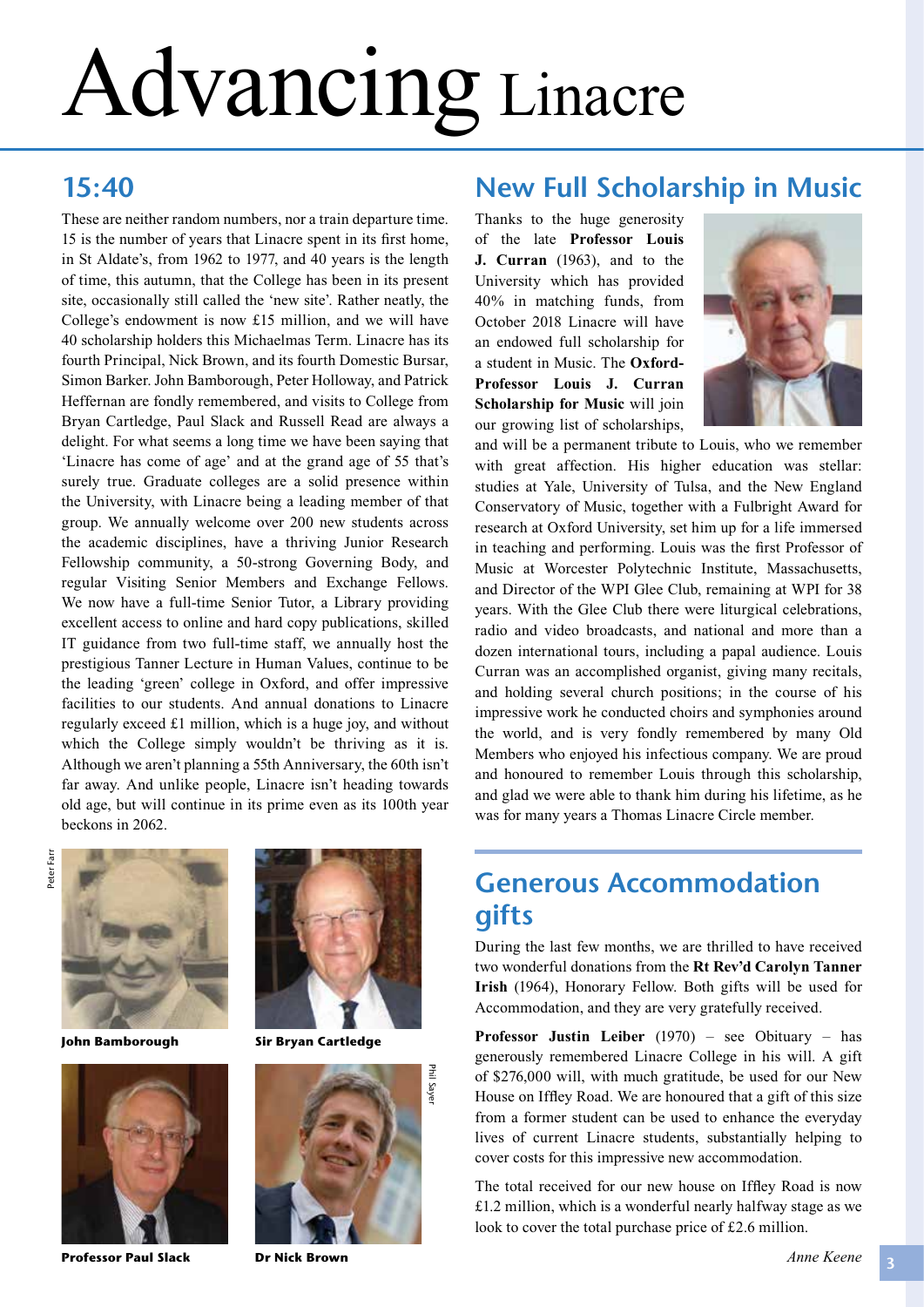## **Far East dinners**

Having never held a Linacre event in either Hong Kong or Singapore previously, we were glad to join with other College members at the first ever gathering in each place, in late March. Thanks to **Dr Simon Griffin** (1989), the Hong Kong Club (top photo) was the splendid setting for dinner on Thursday 23rd, followed by the delightful Swiss Club in Singapore (lower photo) the following evening, for which venue we thank **Dr**  John Cole (2006). Numbers were 19 and 24 respectively, and it was wonderful both to reconnect, and make new acquaintances. Plans are afoot for more events in both places, confirmed by the photo of a Squid Fishing Expedition which has already taken place in Hong Kong, thanks to the efforts of **Jenny Tao** (2006), which is a definite first for Linacre activities.





*Anne Keene*

### **North America events**





In late June, several Linacre Old Member events were held in the US. In Washington DC a small lunch gathering took place at Old Ebbitt Grill, and a larger drinks reception at the City Club (pictured above). At both events, several attendees were still talking animatedly long after most had left – surely the mark of a successful occasion. The following evening a convivial dinner took place at the Racquet

Club in Philadelphia. Attendees gathered on the stairs of the elegant entrance for a photo (left). We warmly thanks **Bruce Reynolds** (1973) for enabling the City Club event, and **Alvar Soosaar** (2009) for access to the Racquet Club, and for Alvar's interesting tour where we saw real tennis in action, a racquets court, umpteen squash courts, and an historic swimming pool, apparently the first pool in the country to be constructed above the ground floor.

## **Environmental Law evening**



L-R: **Principal**, **Iliana Cardenes Trujillo**, **Richard Macrory**, **Paul England**, **Kiron Neale**.

In the magnificent offices of Taylor Wessing, Linacre Lawyers, together with Old Members working in environmental fields and in the business world were treated to a fascinating evening. Chairman of the Linacre Lawyers' Network, **Dr Paul England** (1993), generously arranged this event on April 27 which attracted a large group of Linacre Members. After welcome drinks, two current Linacre students, **Iliana Cardenes Trujillo** (Spain) and **Kiron Neale** (Trinidad & Tobago), each doing a DPhil in Geography & the Environment, questioned Richard Macrory on his career, his views and his forecasts. Their questions delved into this important area of British and international law. There was time for some audience questions, with discussion continuing over refreshments afterwards.

Our warm thanks go to **Richard Macrory Hon. QC**, Supernumerary Fellow of Linacre, Barrister at Brick Court Chambers, and Professor of Environmental Law at the Faculty of Laws, University College London, for fielding such wideranging topics. Thanks also to Paul England and Taylor Wessing for being such generous hosts.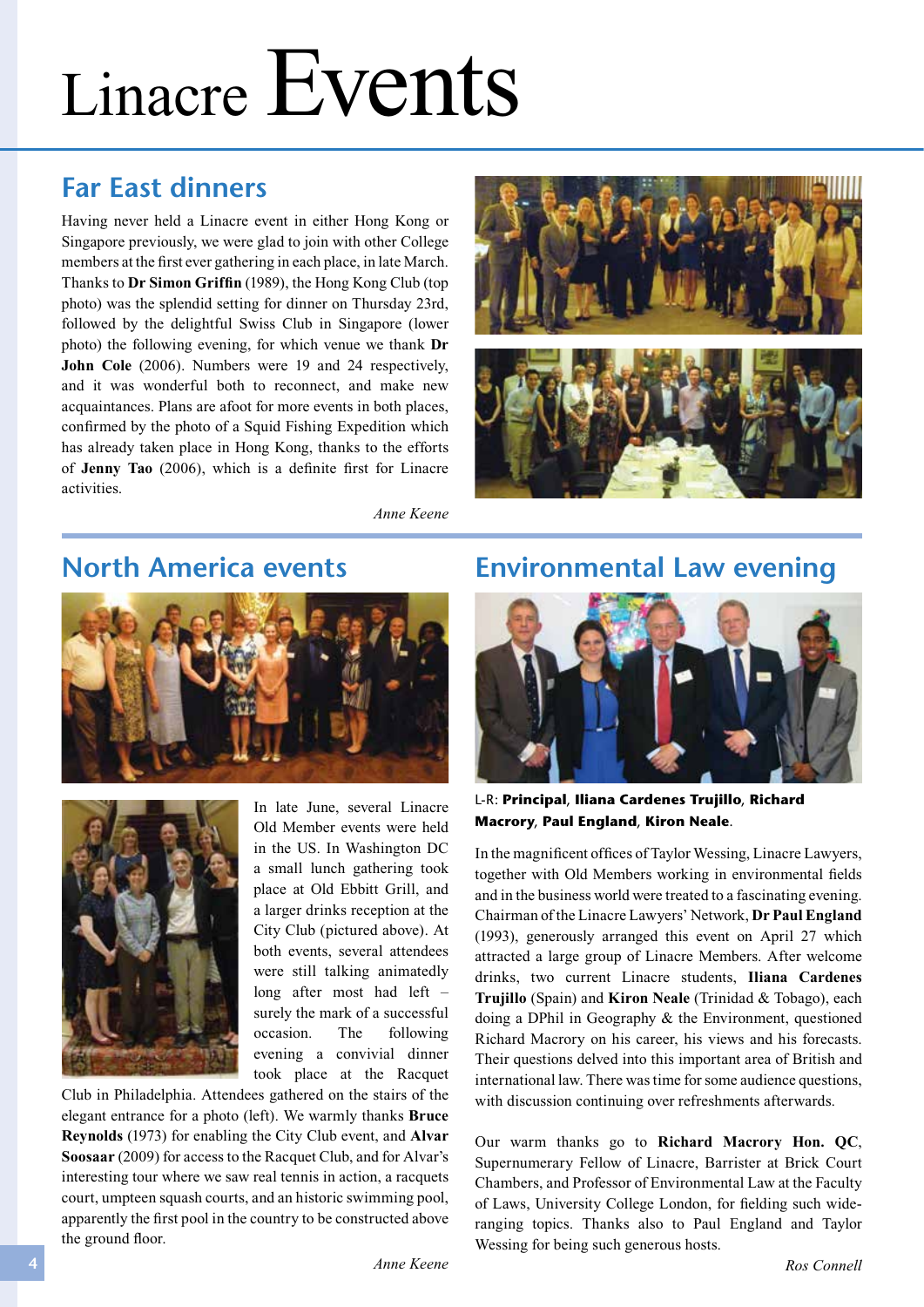# *Dancing Phoenix* **unveiled**

*Dancing Phoenix*, a contemporary sculpture by the late Hugo Powell, was unveiled on June 15 in the Jaki Leverson Quad at Linacre. His family (pictured with the Principal), who gifted the work to College, took part in the ceremony, which was preceded by a film about the sculptor's life and work. Hugo Powell moved to Oxford in 1969 and set up a studio on Osney Island, where he worked for 45 years until his death in 2014, aged 94. *Dancing Phoenix* was his last work, completed only two weeks before his death. The phoenix, a mythical bird that symbolises renewal and triumph over life's challenges and past defeats, was a recurrent theme in Powell's work. As noted by the Principal in his remarks, it is a potent and fitting reminder at Linacre of the possibility of new beginnings. We are grateful to Hugo Powell's family for entrusting this lovely sculpture to the College, and also to Professor Subir Sarkar, who was instrumental in the College's acquisition of the work.



## **BFL dinner**

Our biannual informal dinners for those working in Business, Finance or Law in central London continue. As we had previously enjoyed a meal there, we returned on March 16 to High Timber, on the opposite bank of the Thames to Tate Modern (pictured below). A group of old acquaintances, laced with some newcomers, enjoyed a stimulating evening and excellent food. If you work in any of these professional areas, look out for publicity for our next event, which will take place in early spring.



# **Gloucestershire gathering**

Here is proof that the Linacre Gloucestershire/'West Wing' is highly intergenerational – and international! The pub lunch on May 6 was enjoyed by all, and many good connections were made. Attendees included **Dr Annis May Timpson** (1977) and Ian Read; **Lorna Duffin Marshall** (1971) and John Marshall; **Stephen** (1963) and Barbara **Skelly** from Canada; **Jenna** (2008) and Ben **Catley-Richardson** and their three children; and **Shelly Mobbs** (1975) and Peter Burgess. A big thank-you to Annis May for organising such an enjoyable occasion.



# **Squid fishing**

On July 15, about 30 Linacre Old Members and their family and friends joined in Linacre's first ever 'squid fishing evening' in Hong Kong. Warm thanks go to **Ms Jenny Tao**  (2006) for organising the trip. More events are planned, so please stay tuned.

The event marked the launch of our Linacre Hong Kong Society this year, on the 55th anniversary of the College; this will enable better communications between the nearly 50 Linacre Old Members in the area. We are pleased that **Dr Simon Griffin** (1989) and Jenny kindly agreed to co-chair the Society. All Linacre members who live in Hong Kong, or who plan to visit, are warmly invited to join.

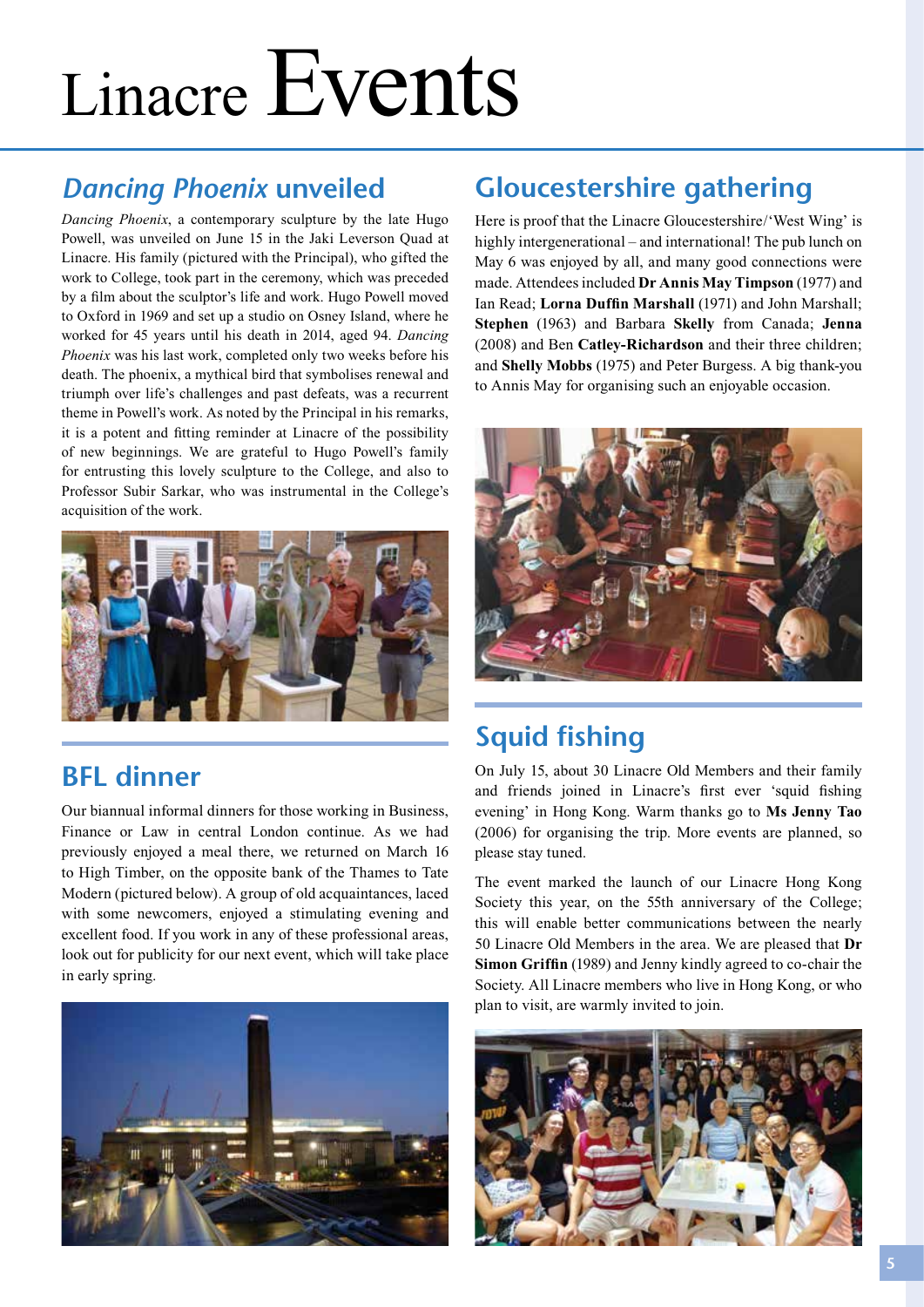# **Gala of a Gaudy**

Feasting, enjoyment and merry-making, all associated with a 'Gaudy', were very much in evidence when the 1972-1981 cohort returned to College the weekend of July 1 and 2 for their quinquennial reunion. Whether they travelled from overseas (this year from Australia, New Zealand, South Africa, Italy, Germany, Switzerland, Japan, the USA and Canada) or from just around the corner, returning Old Members felt the years fall away as they caught up with old friends they hadn't seen in forty years, greeted chums with whom relationships have endured over the decades, and remembered absent friends. The banter, the warmth of handshakes and hugs, the memories that poured forth, and the communal embrace of shared experiences made for a happy and relaxed weekend. Old Boaties took up their blades once more, steadied by the youthful vigour of current Boat Club members. The kitchen showed off their culinary prowess with Beef Wellington for 100 guests, followed the next day by scrumptious Garden Party canapés to accompany the sparkling wine, enjoyed under a blue summer sky as young children played croquet on the lawn. Photos from the weekend can be viewed on the College website at http://www.linacre.ox.ac.uk/old-membersfriends/gallery.

Next summer's Gaudy will be held the weekend of June 30 and July 1, 2018 for our Founding Old Members who matriculated 1962 – 1971.



L-R, **Dr Hilary Colenso** (1977), **Ms Gill Dixon** (1977), **Professor Sandra Jowett** (1977), **Dr Graham Jowett** (1979), Mr Francis Marslen-Wilson.

### **London Summer Reception**



The annual London Summer Reception was held on May 30 in the impressive surroundings of the Oxford and Cambridge Club. Refreshed with a welcoming drink, the capacity crowd, drawn from every Linacre decade, gathered in the Princess Marie Louise Room for an illustrated talk on the life of Lady Emma Hamilton, given by **Dr Quintin Colville**, who is Curator of Naval History at the National Maritime Museum in Greenwich, and a former Linacre JRF. Guests were treated to a lively and impassioned précis of the recent major exhibition on Emma Hamilton at Greenwich which was curated by Dr Colville. He argued that Emma was remarkable for much more than her notoriety as the mistress of Horatio Nelson; she was also intelligent, with artistic gifts, and a courageous and shrewd diplomat. Her achievements were all the more remarkable in light of the social and gender biases of her time. The audience warmed to Emma, and responded with many thoughtful questions, which continued over drinks and canapés in the elegant and bustling Drawing Room. Warmest thanks go to Dr Colville for his stimulating talk. For those who missed the event and the exhibition, *Emma Hamilton: Seduction and Celebrity*, is still available online and in many bookshops. Dr Colville is also the author of *Nelson*, *Navy*, *Nation*, and lead curator of the Nelson galleries at the NMM.

Would you like to organise a get-together of Linacre Members in your area? Contact the Development Office (see p 2) and we will put you in touch with your local Linacrites.

Informal photos are often taken at Linacre events, and may be used in College publications or on the website. Please let us know if you do not want to be photographed.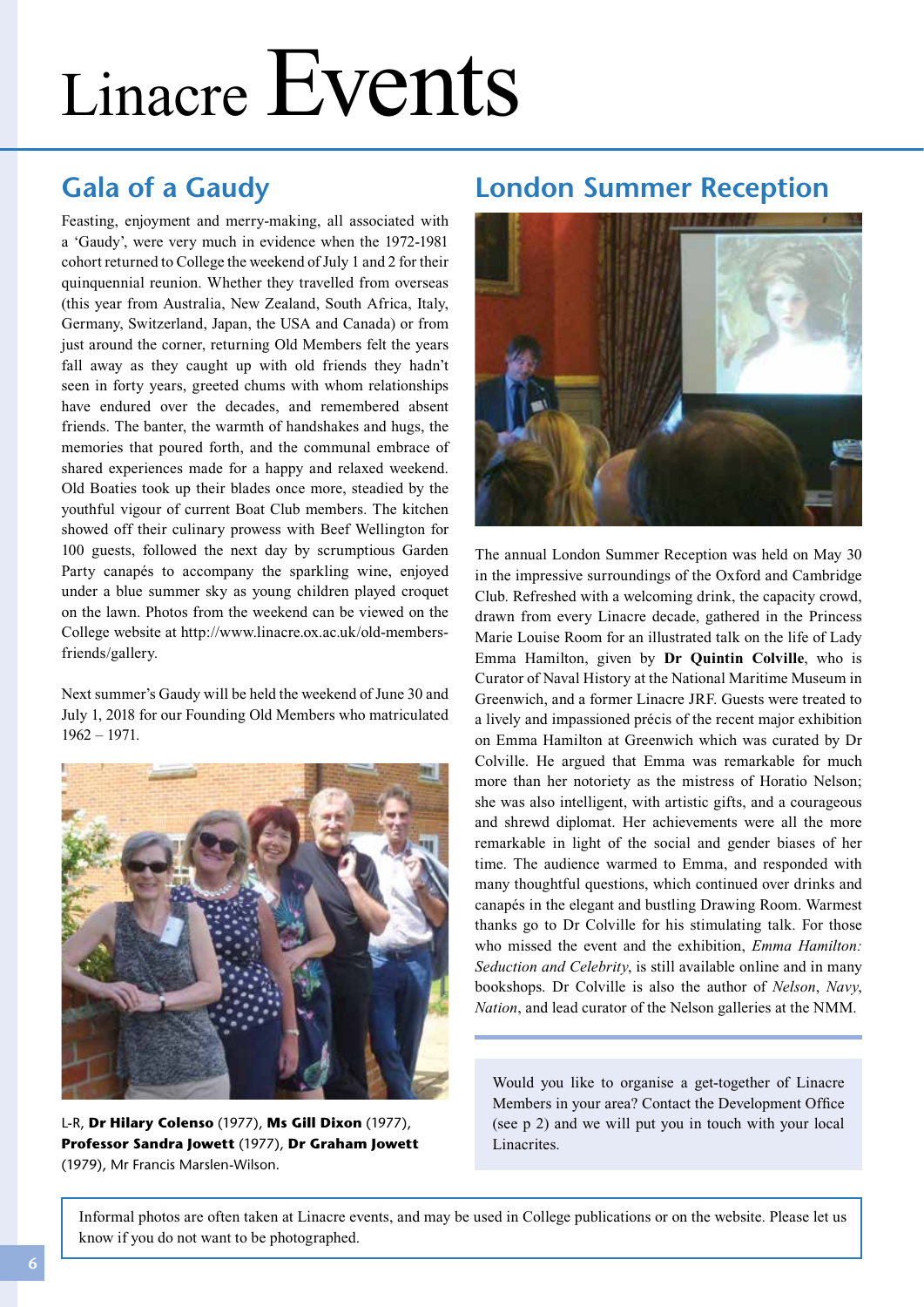# **2017 Tanner Lecture on Human Values**

The 2017 Tanner Lecture on Human Values was given by **Professor George Ellis, FRS** from the University of Cape Town on June 8. The lecture, entitled 'On the origin and nature of values', was followed by dinner at Linacre. The Principal, Dr Nick Brown, and Dr Carole Ellis Bloch are photographed with Professor Ellis, who has been made an Adjunct Fellow of Linacre.



## **Thomas Linacre Day**



Did you know that October 20th is **Thomas Linacre Day**? Since we don't know the exact date of his birth, he is honoured on the day of his death – October 20, 1524. An esteemed international scholar and Renaissance man, he was founder of the Royal College of Physicians, a teacher of Erasmus, and physician to King Henry VIII. Linacre Old Members and students will gather in the Common Room that evening to raise a glass to him, and compete in a Thomas Linacre lookalike contest. All Old Members are invited to come. If you can't be in Oxford, why not plan your own celebration, and send a photo to **marsaleete.anderson@linacre.ox.ac.uk.** 

## **Looking ahead…**

**Friday, October 20 • Thomas Linacre Day**  See box for Oxford celebrations… or plan your own.

**March 16-18, 2018 • Oxford University European Reunion, Rome.**  Linacre will hold events, details forthcoming.

#### **April 6-8, 2018 • Oxford University North American Reunion, San Francisco.**

A **Linacre Dinner** will be held Saturday, 7 April in San Francisco, and Sunday April 8 in Los Angeles, details forthcoming.

**April 11, 2018 • Plans are being developed for a Linacre Dinner/social occasion in New York City on Wednesday, April 11.**  Details forthcoming.

**June 30 & July 1, 2018 • Linacre Summer Gaudy**  For Founding Members, 1962 – 1971. Invitations will be sent to all Old Members for whom we have a current e-mail address, and booking details will also be posted on the Linacre website.

**Keep up to date** Details on these and other events are published on the College website: **http://www.linacre. ox.ac.uk/old-members-friends/old-members-friendsevents** 

You may also e-mail **development@linacre.ox.ac.uk** to express interest or for further details.

## **Boxes You Design**

is now producing wooden Linacre boxes in a variety of sizes. The boxes are decorated with the Linacre crest on the outside, and College photos on the inside. You may also personalise your box with a name, message, or your own photos. For more information, and to place an order, see



http://www.boxesyoudesign.com/LinacreOxfordOrder.htm Orders are placed directly with Boxes You Design, who donate 10% of the proceeds to College.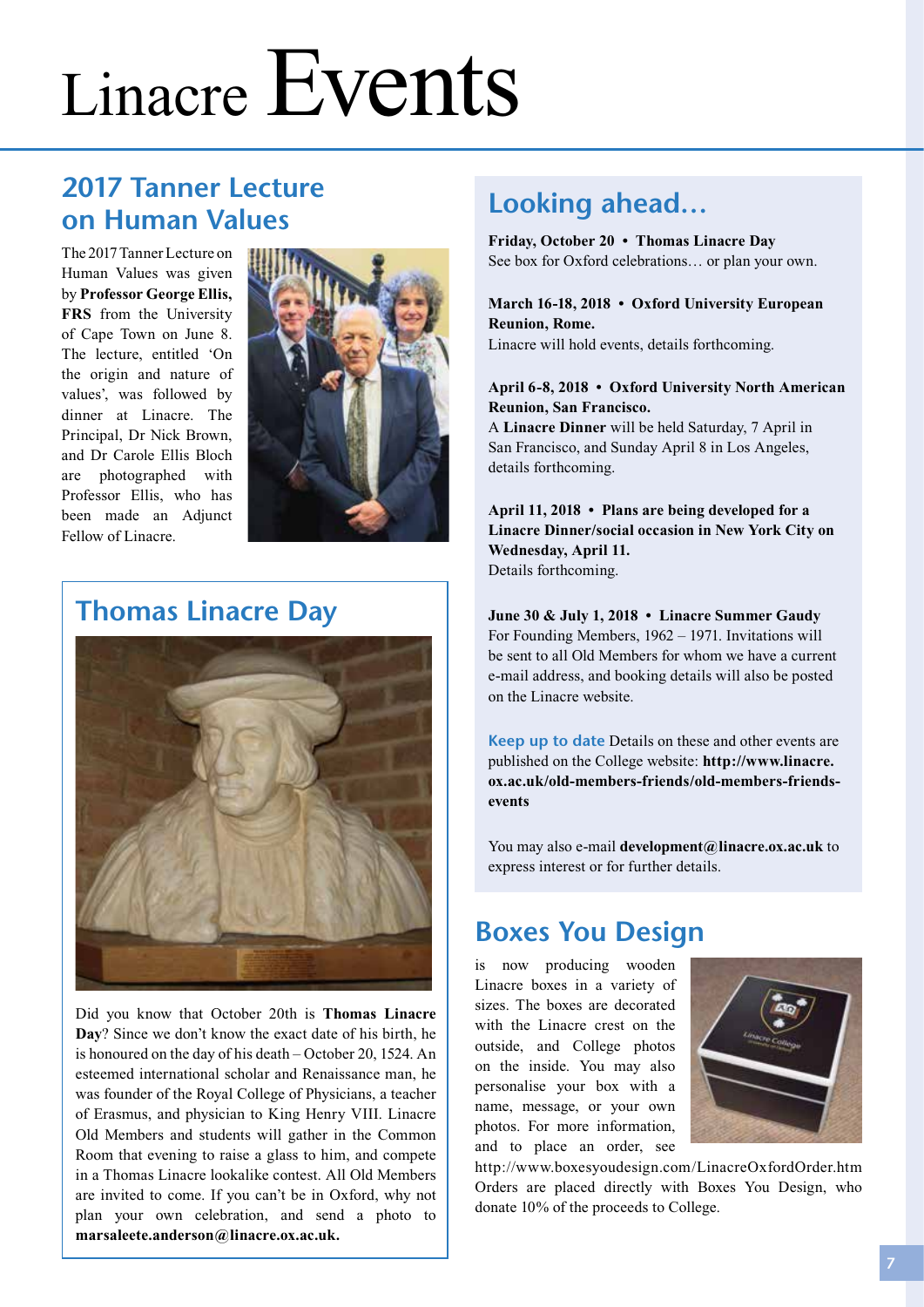# Old Members' Focus

# Art and Science in colour



**Professor Francisca Mutapi** (1993) *holds a chair in Global Health Infection and Immunity at the University of Edinburgh, where she heads the Parasite Immuno-epidemiology Group. In 2012 she was elected as one of 60 founding members of the Royal Society of Edinburgh's Young Academy, and in 2015 became a Fellow of the African Science Leadership Program and of the African Academy of Science. She is believed to be the first black female professor at the University of Edinburgh. According to the 2017 report by the race equality charity, the Runnymede Trust in the UK, as of February 2017 she is Scotland's only black female professor.*

I am a scientist; I ask many questions – how, why and when? I have always asked these sorts of questions. My earliest memory of this is from the age of three. The other thing I have done from the age of three is artwork of one form or other. I obtained my first set of good painting brushes in 1990, as payment for a painting of the Blue Nile Falls in Ethiopia, which was a commission I undertook for a work colleague in Zimbabwe. I took those paintbrushes to Linacre in 1993 when I joined the College to read for my DPhil in Zoology. I joined the Linacre College Art Committee; our remit at that time included identifying and inviting artists for the College art exhibitions as well as commissioning works of art for the College's permanent displays and building artwork such as stained glass windows.

When I moved to Edinburgh, I decided to have a more structured approach to my art. I have not received formal training in art, so I attended evening art classes, with mixed outcomes – the art tutors who decided to deconstruct my painting skills often failed to put me back together again. I quickly realised that it was not instruction I required, but rather space and companionship, so I joined a group of artists who work in the same studio space, with a 'tutor' whose job is primarily to provide a conducive work environment and help us navigate a path through compositional, tonal and technical challenges. This has worked very well for me and I have been going to the art studio every Monday evening for several years now, generating several paintings every year.

For my research, I work on a water-borne parasitic disease called bilharzia – the second most important parasitic disease of public health importance in Africa (2nd to malaria). I use basic scientific research to inform interventions and policies for bilharzia control. Bilharzia is mainly a disease of poverty (poor sanitation and unsafe water) but also a disease of ignorance. Changes in behaviour can have a significant impact on disease transmission and on health seeking practices. In all the Zimbabwean schools we work in, we educate pupils, teachers and parents about bilharzia transmission and control to facilitate behavioural change. However, in 2014, I wanted a better way to engage the pupils; so together with two collaborators in Zimbabwe we decided to run a competition on bilharzia after the school talks. The competition was to write an essay entitled 'Bilharzia is an enemy to my health and education'. There would be prizes – a year's fees for the winner; two terms' fees and one term's fees for the 2nd and 3rd prize respectively in each of two school. My two collaborators on the ground ran the competition and I provided the fees. Therefore, I organised a solo exhibition of my artwork in Edinburgh to raise funds for the prizes. Most of the paintings sold on the opening night.

The overall winner of the competition was a young girl whose family circumstances were such that before she won the scholarship, the family had been planning to withdraw her from school (we did not know this prior to awarding her the prize), as they could no longer afford school fees. She was academically strong; so my collaborators and I decided to continue paying her fees throughout primary school and senior school, also providing her with school uniforms, stationery and even a new bicycle to travel the several kilometres to the senior school. Sales from my paintings online and from annual solo exhibitions provide the funding for her, while my colleagues on the ground keep in touch with her and the family. I visited her this February; she is in her 2nd year in senior school and she is a school prefect.

We have used some of the proceeds from my paintings to set up libraries in the two primary schools where we ran the essay competition and continue to donate reading books to other primary schools in Zimbabwe.

I do not always go to the painting studio willingly, especially in the depth of the Scottish winter; my family often have to throw me out of the house to make me go. They know, and I have to admit, that I always come back exhilarated. This also recharges me allowing me to face my scientific challenges, whether they be solving a lab issue, writing a manuscript or a grant application or indeed, planning fieldwork in Zimbabwe.



*Jacaranda Trees, Harare Zimbabwe* by Francisca Mutapi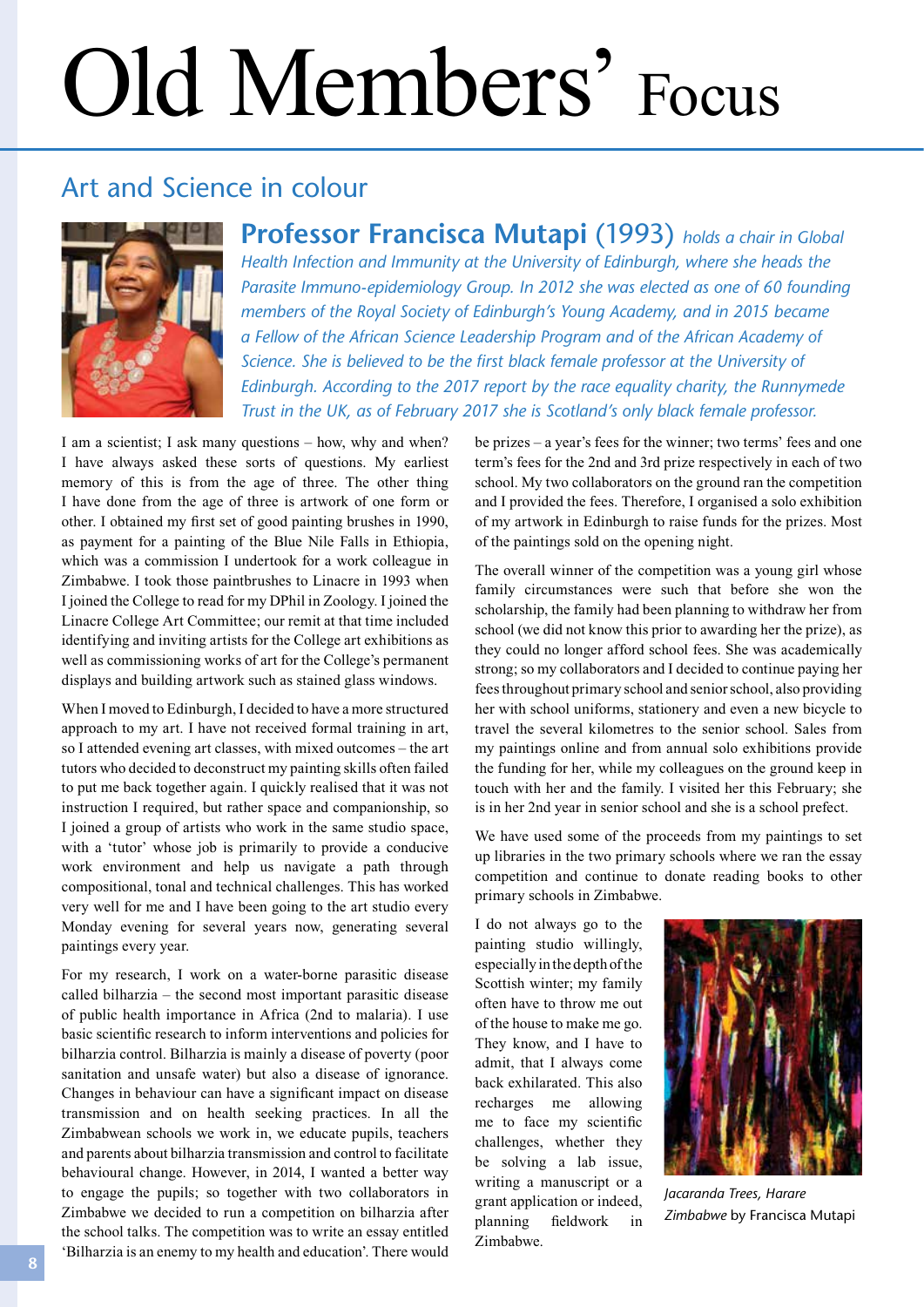# Old Members' Focus



# **Dr David Smith**

(1965) *worked in Physics as a design engineer until retirement in 2000, running the Electronics Instrumentation Group for research physicists. He remains active as a consultant.*

In 2010 a Linacre friend approached him for help for a teenage family member, with a sleep problem following a viral infection. She had not woken naturally for some years and needed constant care. She would fall asleep suddenly several times a day, and it was discovered that she could be woken **only** by stimulation of her right knee, held rigid in sleep. Noise, shaking and pain did not work.

David designed a circuit to sense electrical activity in the leg muscles. Sleep was indicated by a constant signal for 15 seconds, which triggered a gentle electric shock to the knee to wake her. Later, he designed a special alarm clock to enable her to wake independently from normal sleep. The young woman now leads an active life again without needing carers. She has qualified and is working full time.

# **Patrick Vickers** (1978) Notes from an ancient mariner



…in exile on a tropical island for 18 years and still striving to complete his odyssey and determined to make a successful landfall. What landfall? Well, preferably the one I reached out for at Linacre, but a little modified by now. The idea was simply this: a mathematics teacher, I came to Oxford as a research student of Professor Leslie Fox at OUCL. This redoubtable gentleman was prepared to take me on out of the blue as I came with a passion to solve cancer using maths and computing. On arrival at Oxford I sought out a worthy medic with a cancer problem. I was indeed blessed to meet Dr Nick Wright (now Sir Nicholas Wright, Warden of Barts). Together they guided me to produce a numerical analytical model of cell-cycle kinetics.

Difficulty in following this led me to Sri Lanka, Singapore, Malaysia and Thailand. Eventually my Oxford dream changed form in Papua New Guinea while working for the local health services and seeing first-hand the need for health data management. There we created the first decentralised health management system worldwide.

Then came a meeting with Chris Abel, grandson of the London Missionary Society's first missionary to Papua New Guinea. Our dreams fused in the vision of a schooner carrying aid to the islanders. His grandfather used to travel the islands preaching from the stern of a mission schooner which carried medicine, islanders and goods. The mission schooners have long gone, so I set out to build a new one. This was much to the approval of the local PNG UNICEF office who offered me medicine, refrigeration and a launch to deliver our services up the rivers. Thence I returned to Thailand to build a beautiful ship – the schooner, IXDOS (pictured below) – to do this job.

Although identifying with Noah and his ark, being helped by my three sons in this endeavour, family and friends worldwide have also been so patient, encouraging, and generous. Hands-on are my students, led by their Headmaster Neil Richards MBE, from the British International School, Phuket and supported by parents and teachers. Hands-on also are my loyal Burmese boat builders whose unstinting professionalism has enabled us to do so much in so short a time.

The challenge now is to finish building the ship so that we can launch our mobile clinic carrying a paramedical team to reach out to islanders who are deprived of medical care, and in particular to reach the children otherwise destined to die young from diseases which can be prevented by normal vaccination. This is also the UNICEF promise to reduce the alarming rate of about 11 child deaths every minute from preventable diseases. We are indeed getting nearer. Main construction has been completed. We are in need of masts, sails and rigging. These are expensive, but recently a group of young men in Phuket were sponsored to paddle their surf boards from Krabi to Phuket and in so doing contributed enormously with enthusiasm, determination and funds. Launch is now scheduled for this Christmas 2017! Eventually our vision expands to include a floating mini computing laboratory capable of gathering data and analysing it in search of patterns in disease.

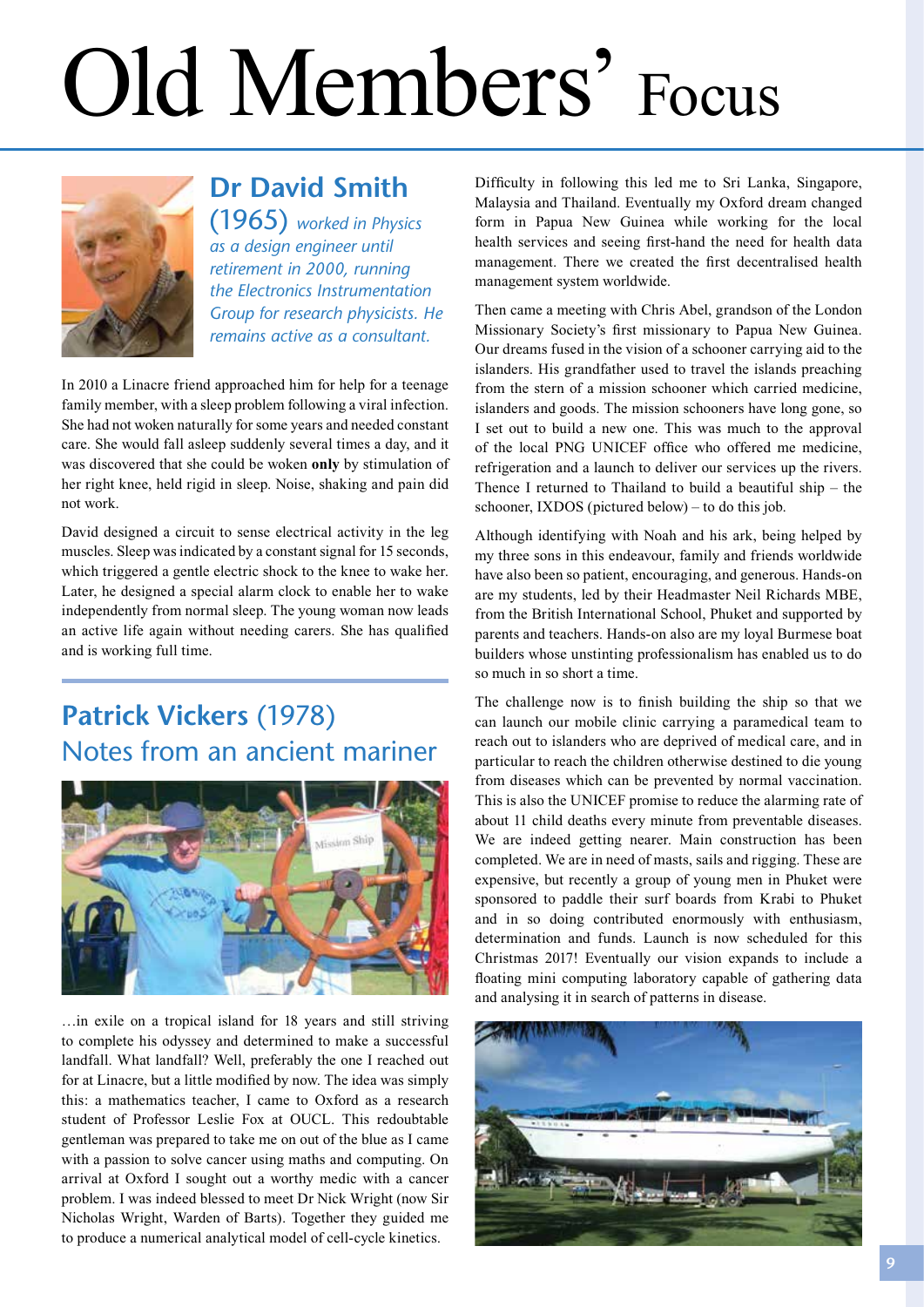# College News

#### **Staff News**



Best wishes to **Debbie Bedford**, who was presented with a Linacre bear and flowers at a farewell gathering on April 6.



**Marie Duffy** was the guest of honour at a morning tea/coffee party in the Principal's office on April 20 to celebrate her 10-year anniversary at Linacre in the Reception office.



Thanks and best wishes were offered to **Sally Tendayi** at a farewell party on June 30. After nearly 10 years on the Linacre kitchen staff, she is now in charge of catering for a large and busy local nursery, feeding both toddlers and staff. Her Linacre bear may come in handy.

Congratulations to **Udit Bhatia**, Linacre's Junior Dean, whose edited volume on constitution-making in India, *The Indian Constituent Assembly: Deliberations on Democracy*, was published this spring by Routledge. The volume has been praised as 'a major contribution to the study of Indian politics'.

# **Gilbert Ryle Collection**

Students of Philosophy as well as those who are curious about the history of Linacre will be interested to know that there is a new page on the College website which provides information on the significant collection of books and other materials relating to Gilbert Ryle which are held by the College. Linacre's Librarian, Fiona Richardson, has done a terrific job in cataloguing everything so this material is readily accessible for reference. For more information, see **http://www.linacre.ox.ac.uk/facilities/ library/gilbert-ryle-collection** 

### **Students win awards**

Warmest congratulations go to two Linacre DPhil students who have recently won awards for their research.

**Mike Barnkob** (2014, DPhil candidate, Medical sciences) was presented with the Ita Askonas Medal and Prize by the Weatherall Institute of Molecular Medicine for his work on T cells in the tumour microenvironment.

**Sarah Rosenberg-Jansen** (2016, DPhil candidate, International Development) has won the 2017 Frederick Soddy Postgraduate Award, administered by the Royal Geographical Society, to fund her fieldwork in Kenya and Rwanda investigating how renewable energy such as solar and wind is used by refugee communities and agencies.

## **Moorbath Domus Prize**



2017 Moorbath Domus Prize winner, **Zahra Aboukhalil**

A generous bequest to Linacre from the estate of Professor Stephen Moorbath, Emeritus Fellow, will enable one of our Domus prizes to be awarded over a five-year period. The Moorbath Prize will recognise a winning academic presentation made annually by a current student during our Gaudy weekend. A gathering of students, Old Members, and other College members and friends votes for the winning three presenters out of six, all chosen by our Academic Committee to give a talk on their chosen topic to the lay audience. We are most grateful for this new funding for one of the prizes, which will be received with great delight by each successful presenter.

### **Rock of Ages**

A beautiful grey, black and cream banded 'rock' has found a special place in the Nadel Room, and for a very good reason. As explained in the



accompanying citation, written by Professor John (David) Bell, it is: 'Paragneiss from the Amitsoq area of South-West Greenland, collected and isotopically dated by Stephen Moorbath with an age of 3.8 billion years, making it at the time the oldest known terrestrial rock. (A rather larger piece of rock from the same locality is exhibited in the University Museum.)' We are grateful to Professor Mike Whelan, who gave this specimen of scientific and historical significance to the College.

#### **Lectures at Linacre**

**Dr Shadreck Chirikure**, ACU (Association of Commonwealth Universities) Visiting Fellow 2017 at Linacre College, delivered the **ACU Lecture**, 'Was the population of Great Zimbabwe (CE1000-1700) similar to that of modern day Hong Kong?' on 4 May. Dr Chirikure is an Associate Professor in the Department of Archaeology at the University of Cape Town.

The **2017 Linacre Lecture** was given on 20 June by **Professor John Knox**, who spoke on 'Global Threats to Environmental Human Rights Defenders.' Professor Knox is the Henry C Lauerman Professor of International Law at Wake Forest University and United Nations Special Rapporteur on the issue of human rights and the environment.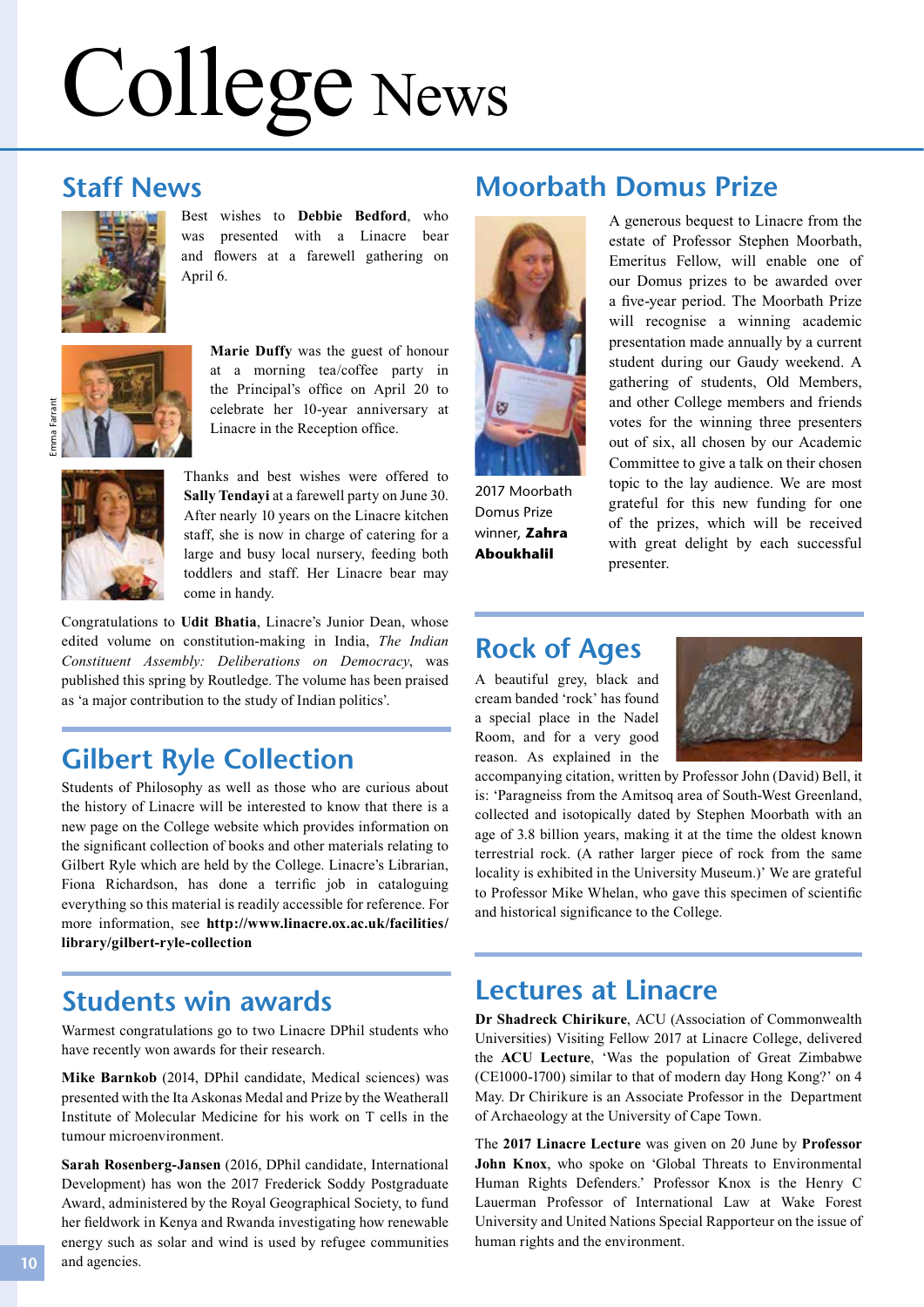# Fellows' Focus



**Professor Mark Pollard** *is Edward Hall Professor of Archaeological Science at Oxford. Over the past 35 years, his research has encompassed the application of the physical sciences, particularly chemistry, within archaeology in order to study archaeological materials, investigate biogeochemical processes, and use numerical applications in archaeology and palaeoclimatic reconstruction. He is a Member of the Royal Society of Chemistry, a Fellow of the Society of Antiquaries and a Member of the Oriental Ceramic Society, as well as an avid Morris dancer.*

#### **What does it take to drag a Fellow away from the delights of Linacre over the summer?**

The last three summers have been spent travelling on some (sometimes very) back roads in China, Central Asia and Siberia, as part of a long-standing collaboration set up by Professor Dame Jessica Rawson with scholars in Peking University. This inspired initiative was embarked upon as a collaboration between the School of Archaeology, University of Oxford and the School of Archaeology and Museology, Peking University. However, rather than the typical but often somewhat sterile exchange visits (they come here, we go there…), Jessica set it up so that a small group from each Department would all go on a three or four week bus journey together – somewhere we can visit archaeological sites and museums, and *really* get to know each other!

The common theme is of course an interest in the archaeology of China, and in particular the links between China and the Steppe in the Chinese Bronze Age. There have always been long distance connections between China and Western Asia – probably rarely made by people travelling the whole distance, as was done by Marco Polo, but via a long chain of intermediaries, each familiar with particular sections of the route (the deserts and mountains), each travelling between fixed points, taking with them people, precious goods, and, most importantly, ideas. Ultimately this became 'the Silk Road'.

Hence, in 2014, a group from Oxford (Jessica, Professor Chris Gosden, me, and some fortunate graduate students) found ourselves on a bus in the Taklamakan Desert with scholars from Beijing (including Professors Xu Tianjin, Wu Xiaohong, and Zhang Chi), and the charismatic Director of Archaeology for Gansu Province, Wang Hui. The aim was to drive the whole length of the Hexi Corridor from Dunhuang in the desert to Xi'an, formerly Changan, China's gateway to the Silk Road. This was one of the major routes of communication into China from the West, and is most likely the way many of the ideas from the west (including the use of metals, and possibly domesticated animals and plants) came during the Bronze Age. Also, of course, it was the route out of China for the myriad of precious materials and ideas which made their way to the west. We travelled by bus for two weeks down what is now the Gansu Expressway (formerly the Silk Road), covering 2000 km, visiting archaeological sites and museums, including a jade mine near the Mongolian border, and staying in a range of former oasis towns, now converted into desert cities, complete with vacant high rises, bright lights and largely deserted three-lane motorways.

Flushed by the success of this venture, in summer 2015 Jessica assembled a similar group in Novosibirsk, the capital of Siberia, to visit sites and museums along the southern border of Siberia with Mongolia. This was a rare treat for us westerners, but also an important exercise for the Chinese archaeologists, who up until a decade or so ago were rarely able to travel outside China. There are huge cultural links between Siberia and western China, but these cultures were largely unknown to the Chinese.

The Oxford party decided to 'warm up' with a short visit to Kazakhstan, starting in the remarkable ultra-modern new capital of Astana, but travelling south to Almaty to see some of the tombs of the 'golden men' – elite Bronze Age warriors buried in rich cloth decorated with hundreds of golden studs in the shape of tigers. And gold-covered boots! From Kazakhstan we flew into Russia, to Novosibirsk. We then travelled through Kyzyl (the self-declared 'centre of Asia'), Minusinsk, Krasnoyarsk and Irkutsk, to Lake Baikal by a combination of road, rail and flights. Archaeologically the highlight was the visit to the massive kurgan tombs at Arzhan in Tuva, where some very powerful Iron Age elites were buried dripping in gold and surrounded by horses and warriors, although anywhere in Siberia is very beautiful.

In comparison, last summer was a much more modest (but wet!) affair. The travellers met in Beijing, and headed south (using the amazing high speed train) to Anyang, the capital of the Shang dynasty. From there we drove to Zhengzhou (the earlier Shang capital), and thence to Erlitou, the first Shang (or possibly Xia) capital. We drove back to Beijing through torrential monsoons, to arrive in a partially-submerged capital city. After a few days drying out, we got back in the car and headed north beyond the Great Wall into Inner Mongolia to see some copper mines, and got very wet again. On returning to Beijing, I gave a series of lectures to the students at Peking University.

So, after several thousand miles and even more noodles, what has been the outcome? We have seen a (very) small but important part of China and Siberia, travelling in the company of some of the smartest archaeologists on the planet. What that teaches you is that the more times you go to China, the less you really know about it – but you have to start somewhere! We have discussed much, and even written a number of academic papers together, some of which are published in Chinese. We are still talking about future joint research. If anybody is thinking about how to set up really effective collaborations with other parts of the world, I suggest you think about Jessica's model – something more imaginative than set-piece conferences. There is nothing like a bumpy bus ride, some noodles and beer, and a song or two to help 'networking'!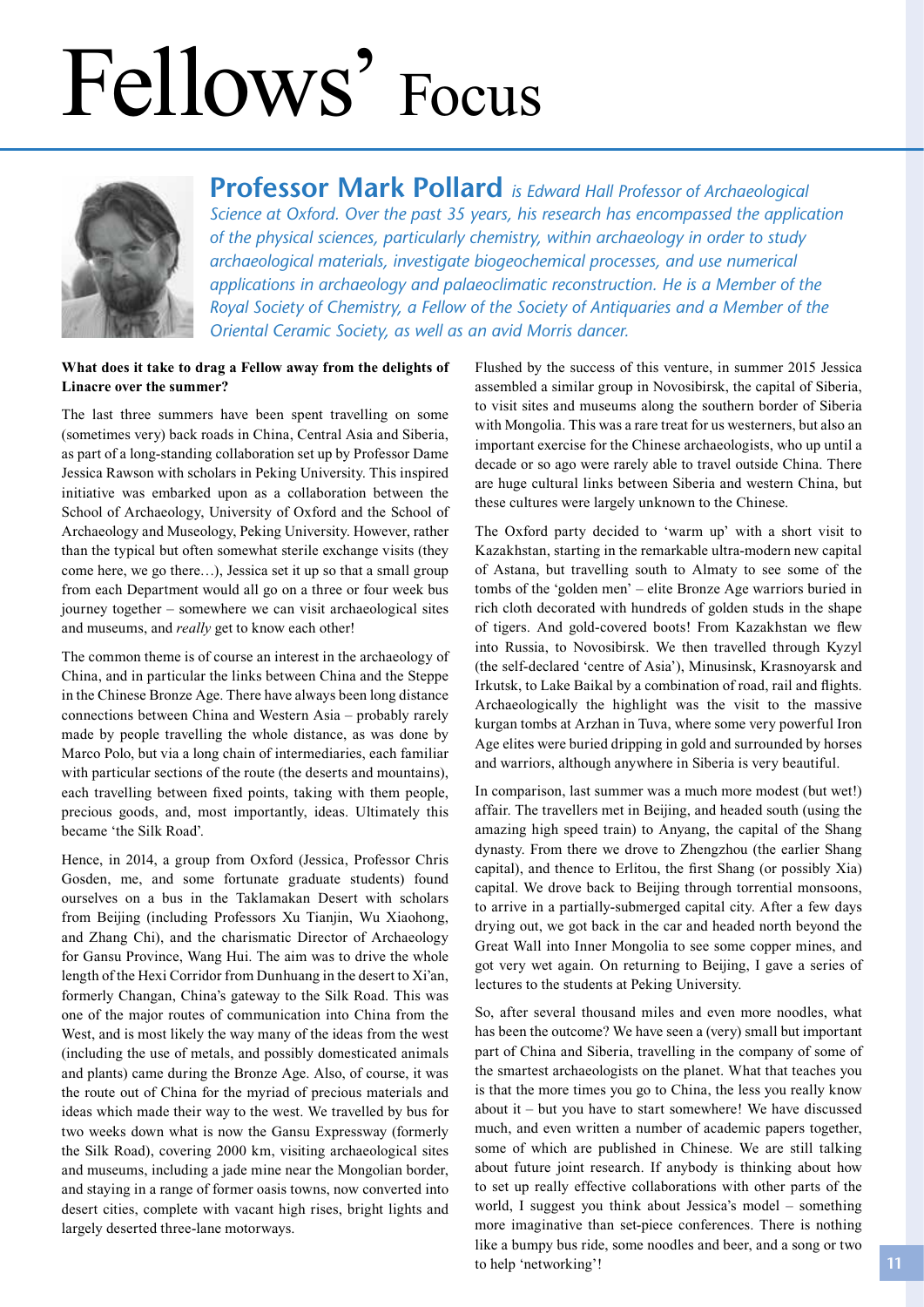# Fellows' News

## **Distinguished Friend of Oxford**



Linacre Old Member and Honorary Fellow, **Takashi Uyeno**  (1968), was one of only nine individuals honoured as a 2017 Distinguished Friend of Oxford (DFO) in a ceremony at Keble College on May 18. This special award recognises 'individuals who have acted as exceptional volunteers for the benefit of the

wider collegiate University'. In particular, Mr Uyeno was cited as a 'loyal supporter of the University and Linacre College in Japan since 1995', doing exemplary work to spearhead 40th and 50th Anniversary fundraising campaigns for Linacre and advising the University's Japan Office. He is pictured with his wife, Mrs Junko Uyeno. During their visit to Linacre, Mr and Mrs Uyeno also kindly gave the College a beautiful Japanese lithograph of two cranes, now hanging in the Nadel Room. In Japan, the crane represents good fortune and longevity, and is referred to as the 'bird of happiness' – certainly auspicious and fitting wishes for Linacre.

#### **Sarkar honoured**



College was delighted to learn that **Professor Subir Sarkar** has won the 2017 Homi Bhabha Award, presented by the International Union of Pure and Applied Physics (IUPAP) and the Tata Institute of Fundamental Research (TIFR) in recognition of his 'distinguished contributions in the field of high energy cosmic ray physics and astro-particle physics over an

extended academic career.' The award and medal were bestowed in a ceremony on July 20 during the International Cosmic Ray Conference in Busan, South Korea.

#### **JRF News**

Congratulations to Linacre JRF, **Dr Sanne Peters**, who has been awarded a prestigious Strategic Skills Development Fellowship from the UK's Medical Research Council. The fellowship supports early career researchers, and will enable Dr Peters to strengthen her research skills in genetic epidemiology and health systems research by underwriting her big data analysis of sex differences in the vascular consequences of diabetes. 'There is strong evidence,' she says, 'that the excess risks of heart disease and stroke conferred by diabetes are substantially stronger in women than men.'

Her research aims to understand why, in order to improve the prevention and treatment of diabetes and cardiovascular diseases.

**Dr Giulia Liberatore**, Linacre JRF, is celebrating the publication by Bloomsbury of *Somali, Muslim, British: Striving in Securitized Britain* on 29 June 2017 – the day after her first child was born. (See p 18.) Her book is part of the LSE Monographs on Social Anthropology series.

### **Our best wishes**



Best wishes and thanks go to **Dr Hubert Ertl** who is returning to his native Germany to be Director of Research at the Federal Institute for Vocational Education (Bundesinstitut für Berufsbildung) in Bonn and Professor of Vocational Education Research at the University of Paderborn. He was Associate Professor

of Higher Education and Director of the MSc Education (Higher Education) programme, as well as Senior Research Fellow of the ESRC-funded Centre on Skills, Knowledge and Occupational Performance (SKOPE). A Linacre Fellow since 2004, he also served as University Junior Proctor during 2014- 15.

### **Publications**



*The Erstwhile* by **Professor Brian Catling**, was published earlier this year by Coronet. It is the second novel in his *Vorrh* trilogy.

As we go to press, *Priest of Nature: The Religious Worlds of Isaac Newton*, by **Professor Rob Iliffe**, is due to be published by OUP. It is the first major book on Newton's writings on religion in over 40 years. Professor Iliffe is Oxford Professor of the History of Science, and Editorial Director of the online Newton Project.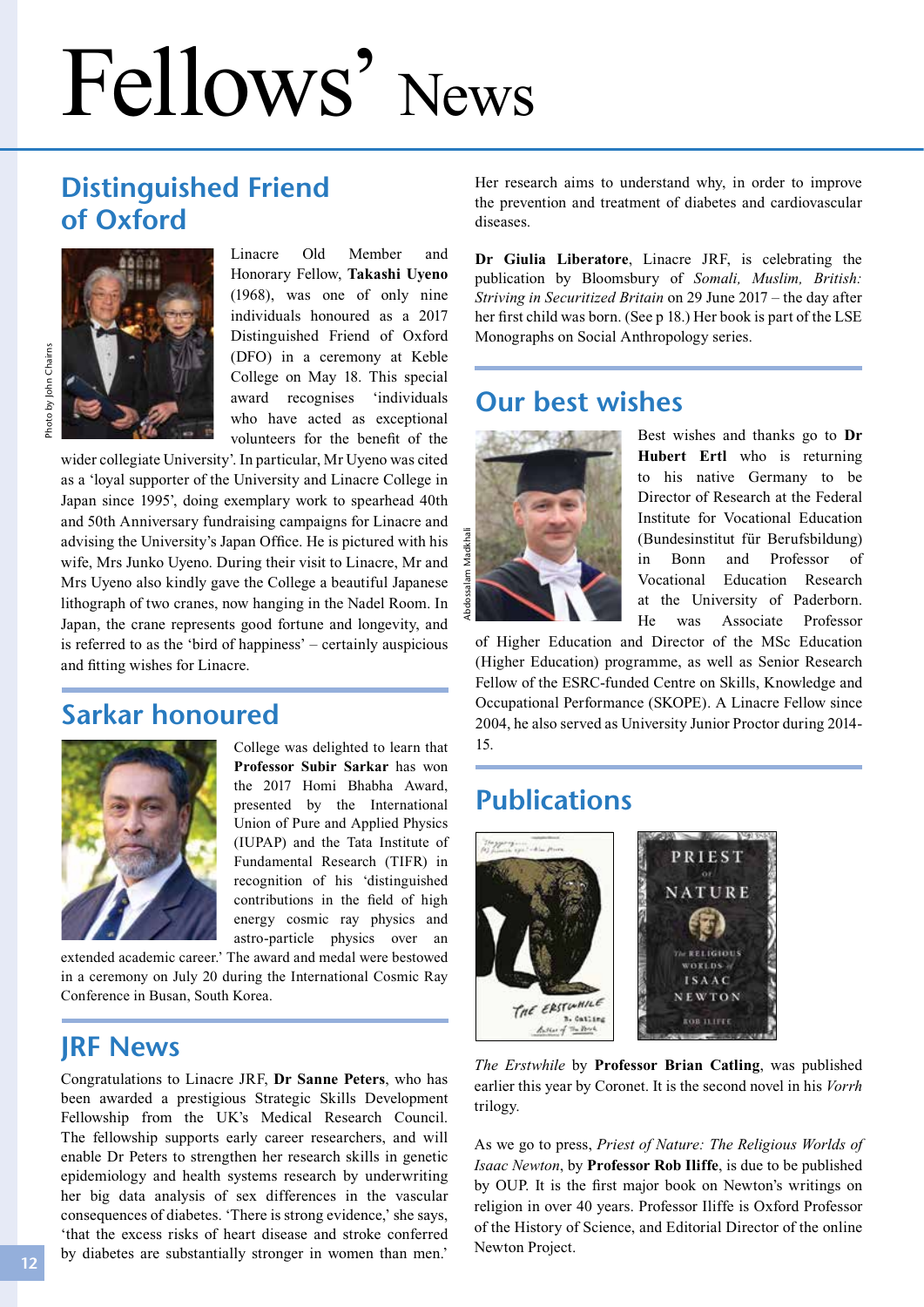# Fellows' News

## **In Memoriam Martin Jim Aitken**



Fellow of Linacre College from 1965 until his retirement in 1989, and Oxford Professor of Archaeometry since 1985, passed away on 15 June 2017. He had been educated at Stamford Grammar School in Lincolnshire and Wadham College, where his studies in Physics were interrupted by the Second World War, when he served as a Technical Radar Officer in Ceylon and Burma.

Martin's doctoral thesis was based on the development of a 120-MeV electron synchrotron in the Clarendon Laboratory but he transferred to the recently created Research Laboratory for Archaeology and the History of Art (RLAHA) in 1957 to pursue his interest in archaeological dating and the newly emerging field of science applied to archaeology, *archaeometry*, a term he coined with the archaeologist, Christopher Hawkes. He was appointed Deputy Director and continued in this position until retirement, by which time the RLAHA had become the acknowledged centre of a widespread field of research in universities throughout the world.

His early work involved developing the proton magnetometer (based on the nuclear physics phenomenon, proton free precession) as a means to detect buried archaeological remains. This was done by measuring slight changes in the above-ground strength of the earth's magnetic field caused by features such as kilns, pits, and walls. This was followed by archaeomagnetic work establishing changes in direction and intensity of the Earth's magnetic field over time. This, in conjunction with the SQUID

cryogenic magnetometer and an improved understanding of the acquisition of thermoremanent magnetisation in baked clay, enabled development of techniques to ascertain the age of ceramic samples more accurately than was previously possible.

In the early '60s, he turned his focus to thermoluminescence which was then a little known phenomenon: the heating of ceramic and lava samples releases electrons which, on exposure to high energy radiation, became trapped in excited states within imperfections in their structure. The intensity of the resultant radiation then indicates the time passed since this early exposure. He later developed optically-stimulated luminescence as a means of dating quartz and feldspar through exposure to intense light, now a significant method of dating sediment.

In the late '70s, Aitken combined thermoluminescence with his interest in archaeomagnetism to extend the range of datable materials to lava flows, specifically those in the Chaîne des Puys in the Auvergne region of France. This led him and his wife, Joan (née Killick), to settle in a small hamlet in the region. They had previously brought up their five children in a village near Oxford, where he was a keen sailor.

During his career, Aitken published five books on sciencebased dating and over 150 papers. He was a founding editor of the journal, *Archaeometry*, published by RLAHA from 1958. He received several awards, including the Gemant Award (American Institute of Physics) and the Pomerance Science Medal (Archaeological Institute of America) and was a Fellow of several learned societies, including the Royal Society.

Aitken was a congenial man and conscientious academic supervisor whose pioneering work revolutionised the use of science in dating artefacts and sediments.

*Jessica Aitken*

## **In Memoriam Professor Geoffrey Ainsworth Harrison 1927 – 2017**

As the magazine went to press, College received the sad news of the death of Professor Geoffrey Ainsworth Harrison, Linacre Emeritus Fellow, and former Oxford University Professor of Biological Anthropology, at the age of 90. A governing body Fellow since 1966, he has had a major influence on College and the decades of Linacre students who remember him with much affection and gratitude, as reflected in the dedication (pictured) on an SDR chair. We send our deep condolences to his wife, Elizabeth. A fuller memorial tribute will be published in the next issue of *Linacre News*.

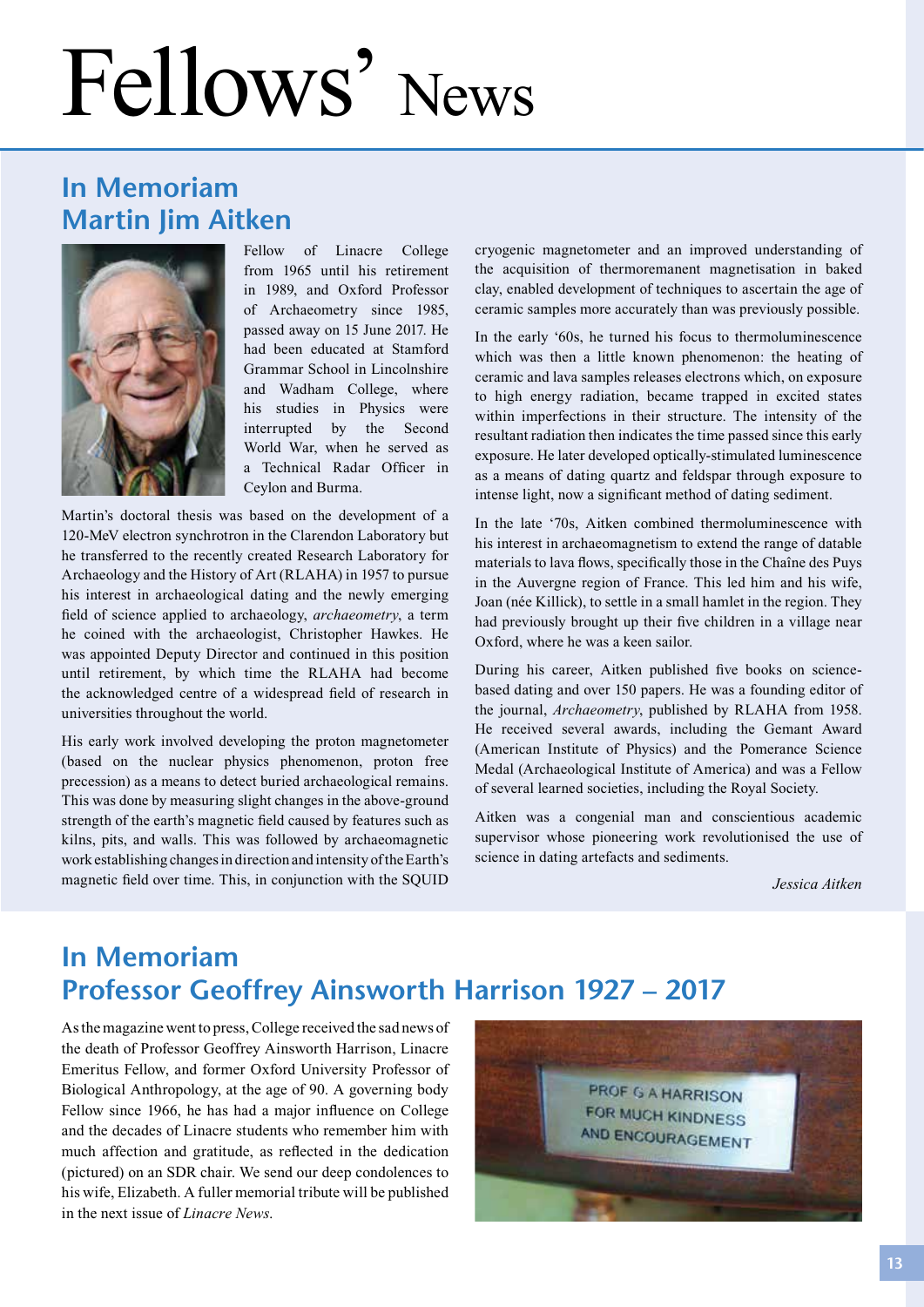# In Memoriam

**Roberto Chadwick** (1962, Economics), of Providencia Santiago, Chile, died on 19 December 2016, aged 78. He studied law at the University of Chile, and worked at the World Bank until his retirement in 1987, serving as the Bank's representative in Zaire. He subsequently founded and managed a strategy and operations consulting firm, Development and Management.

**Professor Emeritus John Cooke** (1961), (DPhil, Experimental Psychology), died 10 December 2015, aged 80. His early study of both electrical engineering and psychology eventually led to his long career as Professor of Computational Science at the University of Saskatchewan. In 2005 he was honoured by IBM as a pioneer in computing in Canada, but he was also a dedicated teacher and mentor.



**Sheila Holt** (née Morton), wife of Emeritus Fellow Jim Holt, was 81 when she died in August. As a student reading zoology at St Andrews, Sheila not only produced a thesis on the lamp brush chromosomes of the newt, but was also voted Miss Charities 1956. She and Jim met in their final year, married, and went

straight off to Queen's University in Kingston, Ontario where she joined the preclinical school working on the physiology of the new born using puppies. In 1963 they moved to Oxford, Jim to the Radcliffe Infirmary and Sheila to the task of bringing up four children. In 1970 she realised her great ambition and determination to live in the country with dogs and horses, but later returned to the laboratory and worked under Garry Brown and Kay Davies on the genetics of muscular dystrophy, and entered a period of great enjoyment and satisfaction, concluding with five very worthwhile years in the Harwell laboratories. Only 6 or 7 years after retirement the first manifestations of Alzheimer's disease became apparent, clouding an otherwise very full and happy life.

**Dr David Muriuki Kamweti** (1977), MSc Forestry, died August 2013, aged 71. He is survived by his loving wife Mrs Agnes Wanjiku Kamweti, five children, two daughters-in-law and four grandchildren. Besides being a loving husband, father and grandfather, Dr Kamweti had a prolific career in the management of the environment and natural resources spanning 46 years. The law and management of forests in Kenya today is a testament to his professional legacy.

**Dr William Jeffery Kaupp** (1977), who died 24 January 2017, aged 65, earned his DPhil in Forestry at Linacre, and then worked as a research scientist in viral epizootiology for 16 years. At that point he returned to education for a degree in nursing, working thereafter as a prison nurse in Michigan. He wrote movingly of his work among prison populations in *Linacre News 34*.

**Shaw David Kinsley** (1998), MSc History and Philosophy of Science, died 6 July 2017, aged 69. As the Director of the Tubac Presidio State Historic Park since 2010, he saved Arizona's first state park from closing, and subsequently expanded it, by recruiting and maintaining a dedicated group of over 70 volunteers. He was the recipient of the Arizona Historical Society Al Merito Award that 'recognizes individuals who have made outstanding contributions and served as role models for preserving Arizona's rich history'.

**Professor Justin Fritz Leiber** (1970), BPhil Philosophy, who died 22 March 2016, aged 77, was a philosopher and also a science fiction writer. Following his PhD from the University of Chicago Lab School, he taught Philosophy at Lehman College (CUNY), the University of Houston, and Florida State University. His many publications spanned philosophy, psychology, linguistics, and cognitive science, as well as science fiction. He was a member of the Bertrand Russell Society, whose motto is: 'The good life is one inspired by love and guided by knowledge.' He is survived by his wife, Professor Barbara R Foorman, two daughters, and three grandchildren.

**Paul Sai-Wah Leung** (1974), Management Development, died on 13 December 2016, aged 69. He was a highly regarded administrator and leader in Hong Kong's government and business communities. His many Hong Kong government posts included Assistant Director of Civil Affairs, Deputy Hong Kong and Kowloon Government Officers, Deputy Secretary of the Culture and Broadcasting Division, Deputy Secretary for Transport, Director of the Leisure and Cultural Services Department, and Principal Hong Kong Economic and Trade Representative (Tokyo). He also served as CEO of one of the leading Chambers of Commerce there, the Chinese Manufacturers' Association of Hong Kong. His range of experience meant that he was able to 'strengthen communication between manufacturers and the government and [play] a significant role in effectively promoting long-term and sustainable development [in Hong Kong].'

**Professor Sally Mitchell** (1972), DPhil English, who passed away on January 1, 2016, was an Emeritus Professor of English and former Director of the Women's Studies Program at Temple University, where she was a faculty member for 28 years. Her scholarly work on Victorian literature and women writers, which produced five books and an encyclopaedia of Victorian Britain, made a significant contribution to the cultural history of Victorian Britain and to our understanding of the development of gender roles at that time.

**The Right Rev'd Henry Richmond** (1961), who died 16 March 2017, aged 81, served in Yorkshire, then as warden of Lincoln Theological College, before becoming the third Bishop of Repton from 1985 to 1999; in retirement he served as an honorary assistant bishop within the Diocese of Oxford. Born in Ireland, and an Orangeman all his adult life, he championed gay rights and religious integration, as well as the calling of the church to bring healing and reconciliation. He is survived by his wife, Caroline, sons Patrick and Gerald William, and daughter Harriet.

College has only recently learned of the unexpected death of **Dr James (Jamie) Rossiter** (2007), MSc Educational Studies, in May 2012. He worked for the Public Health Agency of Canada as an e-learning specialist.

**Professor Lieve Spaas** (1978), MLitt Social Anthropology, who died 23 June 2017, aged 82, is remembered by her colleagues and friends Magda Stroinska and Vikki Cecchetto: 'Lieve could never be pinned down with labels even though there are many that fit her: social anthropologist, accomplished scholar, Professor of French Cultural Studies, widely-published researcher who wrote on Rousseau and Robinson Crusoe, Narcissus and fatherhood,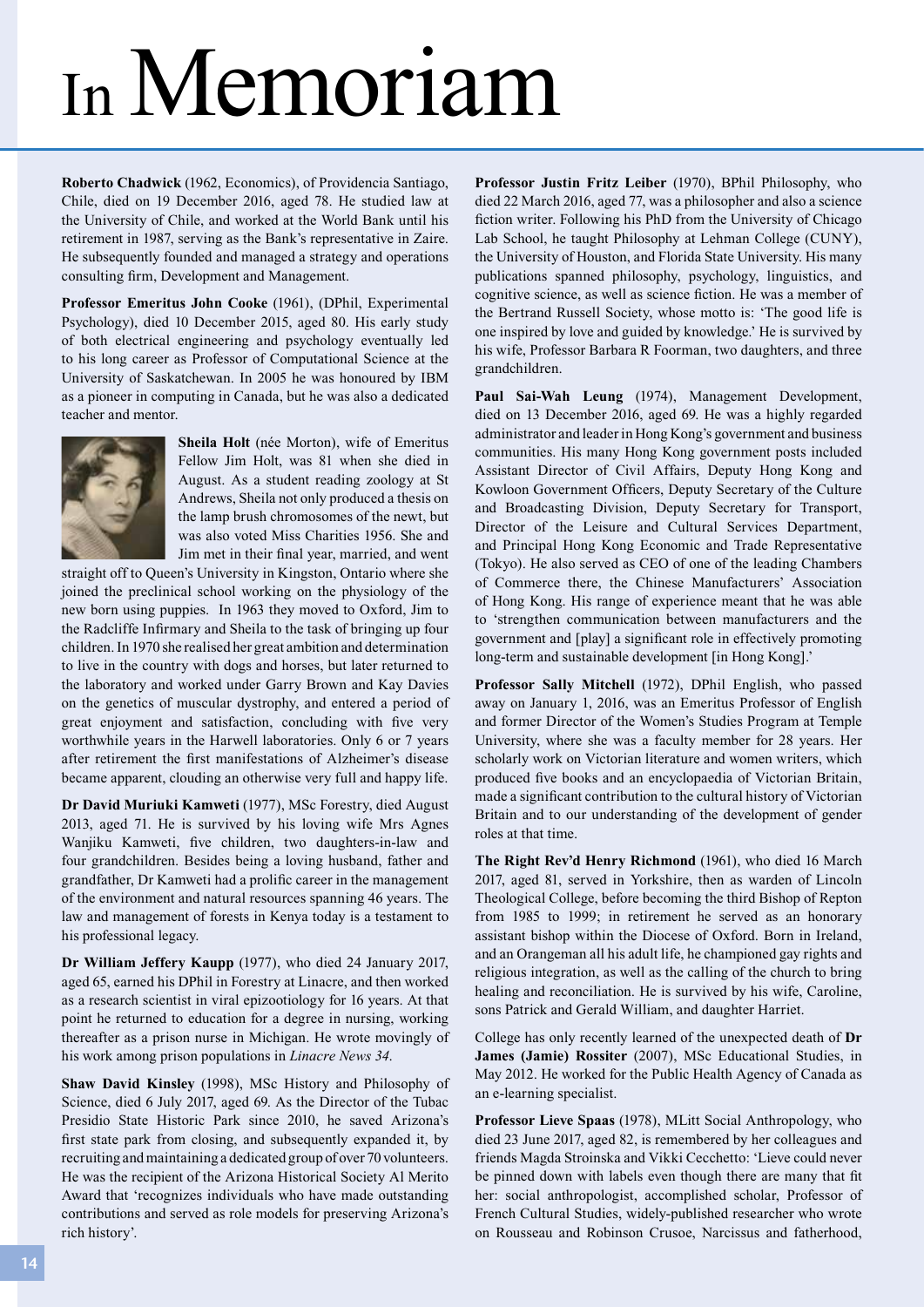# In Memoriam

#### **Tribute to Peter Holloway**



If you probe the memories of Founding Members of College, Peter Holloway's name is spoken with similar reverence and appreciation as that of our first Principal, John Bamborough. Thus, when he died late May aged 88, the outpouring of condolences and affection from so many Linacre alumni throughout the world came as no surprise to those of us

who had the privilege of benefiting from part of his 27 years of service to College. A Book of Condolences has been assembled with well over a hundred messages from Old Members and their memories of him.

Peter was born and raised in Oxford. He was interested in big band music, having sung and played double bass in The Ken Cartwright Quartet, where Peter was known as the 'Frank Sinatra of Oxford'. In 1962, Peter was persuaded by Bam and Rupert Cecil, our first Vice-Principal, to leave his former employment at St Catherine's to become Linacre's first Domestic Bursar. He was a great success in this role with his warm, friendly, cheerful personality, especially when welcoming new students from all corners of the world and helping them settle into their new

environment. He would always go the extra mile to ensure that they continued to enjoy some of their home comforts, even to the extent of turning up on their door step with extra blankets when they complained of the typical cold, damp Oxford climate. His compassion extended to hospital visits to sick or injured students, and even their young family members.

Despite running a very busy office, he always had time and patience for students no matter what their problems were. However, there was another side of his character, a somewhat steely resolve, notably visible when chasing students for unpaid battels. His encyclopaedic memory was legendary, remembering not only our names, but details of our misdemeanours; ever the diplomat, at the appropriate moment when you were alone with him, he would remind you, with a knowing smile on his face. Peter kept in touch with many Old Members from around the world, and every Christmas his house was proudly decorated with a display of the many greetings cards he received from them.

Peter enjoyed a great rapport with the Common Room, partly due to his fondness for the odd beer or two, and he was instrumental in establishing many of Linacre's sporting activities, in addition to his loyal following of Oxford City Football Team. His name was synonymous with Linacre and through his dedicated tireless efforts helped it grow from strength to strength. As one of his former charges said, 'Bursars like Peter don't come along very often.' His legacy will live on in Linacre College through the Peter Holloway House in Iffley Road.

*Dr Keith Lloyd (1967)*

francophone cinema and the trauma of colonization in Congo. These attest to her academic accomplishments but fail to capture how we shall remember her best: a brilliant and creative mind, a supportive colleague, a wise mentor, a free-spirited, fun-loving, unconventional, witty, and generous friend, an enthusiastic traveler, always curious and full of ideas. Just like her book series Polygons published by Berghahn, Lieve embraced "both the cultural and the social" aspect of life, exploring all its "diversities and disparities" in a "thought-provoking and refreshing" way.'

**Professor Giacomo Vaciago** (1965), MPhil Economics, who died 24 March 2017, aged 74, was an economist, politician, and senior government advisor. He was the first professor in charge of Political Economics at the University of Ancona, and for several years he was the head of the Institute of Economics. He later became Professor of Economics at Università Cattolicá, Milan, where he earlier completed his PhD, and where he continued to teach monetary economics after his retirement. Professor Vaciago served as Mayor of Piacenza from 1994 – 1998, and held several senior advisory posts in the Italian government. He was former President of the Linacre Common Room, as well as a past President of the Italian Linacre Society.

College was sad to learn of the death of **Mrs Mary Waley**  (née King), widow of Emeritus Fellow Stephen Waley, on 18 May 2017, aged 93. Mrs Waley was awarded a scholarship to St Hilda's College, and met Stephen in Oxford. She went on to teach history at Witney Girls' Grammar School and Oxford High School for Girls. She was a founding member of her local neighbourhood association, a volunteer guide at the Ashmolean, actively supported the Bodleian Library, and raised funds for a mental health charity and a scheme to help adults with reading difficulties. The snowdrops she planted on the banks of Mill Stream in St Ebbe's in Oxford remain a lovely annual testimony to her community spirit.

**Professor Robert (Bob) Young** (1973), DPhil Politics, died 15 August 2017, aged 66. A past President of the Canadian Political Science Association (CPSA), he had a long and distinguished career at the University of Western Ontario, and was awarded a Canada Research Chair in Multilevel Governance in 2003. He published extensively on federalism, provincial politics, municipal politics and social policy, and made important contributions to projects at the Institute of Intergovernmental Relations at Queen's University, and to public policy and debates related to his research. The recipient of a number of awards and distinctions for both research and teaching, he is remembered with gratitude and affection by both colleagues and students. He is survived by his wife, Louise Gadbois, and two brothers, Bill and Don Young.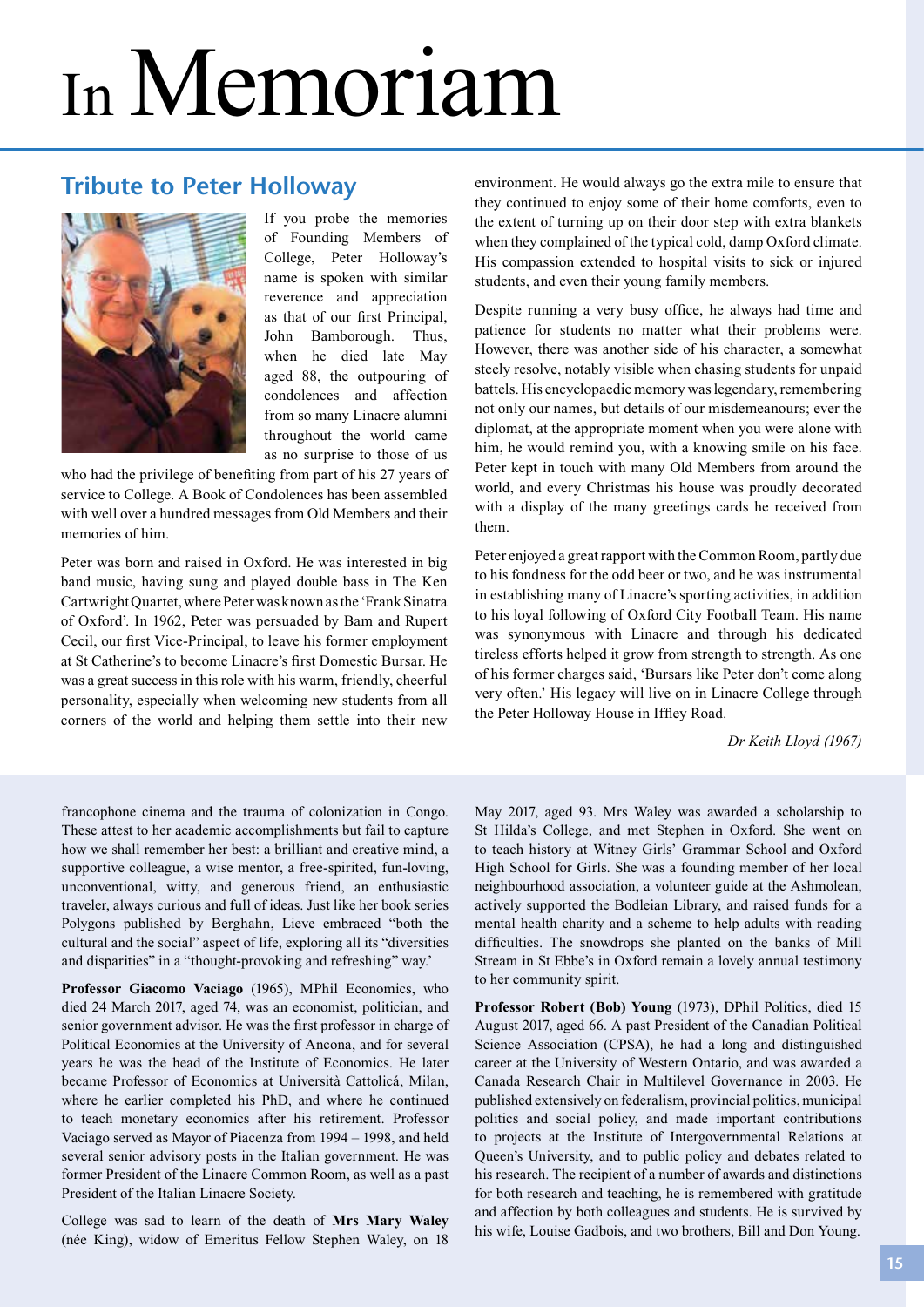# The Grapevine

## **Decades**

#### **1960s**



**Dr Frederick Mulder** (1968) was awarded an honorary Doctor of Laws (LLD) on June 6 by the University of Saskatchewan in recognition of his lifelong contributions in the art world and to philanthropy. A native of the province, he took his first degree at the University of Saskatchewan, before going on to further study at Brown and Oxford Universities.

#### **1970s**

**Dr Paul McGrane** (1972) has been working for years on a book about the origins of Christianity. *The Christian Fallacy* was published by Red Door in hardback and as an e-book on 20 July 2017. His website, www.paulmcgrane.co.uk, tells more about the book, and how to order a copy.

**Professor Jiro Shibata** (1974) is the creator of two educational card games. One helps to develop an understanding of the relationship between DNA and amino acids, a fundamental concept in biology. The second is based on the elements in the periodic table. Both games were published by the Japan Society for Advancement of Inventions. **Mrs Yuriko Shibata** (1974) kindly donated game sets to the College when she visited Oxford this past summer. Please contact shibata@sai. org if you want to know details or to access them.

**Dr Sidney Bailin** (1975) is delighted that his CD, 16-2-60- N-5, is being reissued as part of a box set called *What are they Doing to that Piano:* http://navonarecords.com/epk/ whataretheydoing/, which also includes compositions by John Cage.

**Renee Reznek** (1975), originally from South Africa, has released a new CD of South African piano music, most of it specially composed for Renee by leading South African composers. We were privileged that Renee, now living in the UK, was our pianist at the 50th Anniversary visit to 'Old Linacre' in autumn 2012. Entitled 'From my Beloved Country', and released on the *Prima Facie* label, you may listen to excerpts on her website: www.reneereznek.com



Congratulations to **Dr Annis May Timpson** (1977), who has been appointed Director of Education and Senior Tutor at St John's College, Cambridge. She will be directly responsible for academic strategy and policy at St John's and will oversee both the education and welfare of students at the College. A former Director of Canadian Studies at the University

of Edinburgh, Dr Timpson is a leading UK authority on contemporary Canada, and its relations with its Indigenous communities. Prior to becoming a Fellow at St John's, she was a Senior Research Fellow at the Institute of Commonwealth Studies, University of London.

**Professor David Simon** (1979) gave the keynote lecture at the MSc Sustainable Urban Development dinner at Kellogg College, Oxford on Tuesday 13 June 2017. The title was 'The challenges of transdisciplinary knowledge co-creation for sustainable urban futures'.

#### **1980s**



**Roger Brideau** (1980) completed his MSc in Immunology at the Dunn School, and his son, **Nicholas Brideau**, was also a member of the Linacre Common Room during his Post-Doctoral Fellowship in Biochemistry (2010-15). Roger is now a retired medical microbiologist and Nick is on the staff at the Salk Institute in California, where this photo was taken.



**Dr Lillian Schanfield, Ph.D.** (1988) retired from Barry University in Miami, USA after 43 years of service in the English Department and was granted Professor Emerita of English status. While at Linacre, she did a degree in Anthropology. She recently received the Delta Award from Sigma Tau Delta, the International English Honor

Society. She continues to do some lecturing and volunteers in an adult illiteracy program.

#### **1990s**

**Professor Susan Forsburg** (1990, JRF) was the recipient of the 2016 *Nature* Award for Mentoring in recognition of her longstanding commitment to supporting and encouraging young scientists. She is Gabilan Distinguished Professor in Science and Engineering and Professor of Biological Sciences at The University of Southern California (USC).

Congratulations to **Professor Abigail Williams** (1995), Professor of Eighteenth Century English Literature at Oxford, on the publication of *The Social Life of Books: Reading Together in the Eighteenth Century Home* by Yale University Press. Through extensive research she has pieced together a fascinating picture of how books were used and shared, and what this reveals about domestic life and society in 18th century England. Readers may remember her article in *Linacre News 43* about the culture of reading aloud in Georgian England. Abigail has also recently become a Trustee of the Geffrye Museum of the Home in London.

Congratulations to **Dr Zoë Morrison** (1999), who has won the 2017 Australian Literary Society (ALS) Gold Medal for her first novel, *Music and Freedom*. Her book also received the 2016 Readings Prize for New Australian fiction.

**Dr Brian Trummer** (1999) recently moved to the Washington, DC area to begin a Neurology clinical trials fellowship at NIH (National Institutes of Health) and FDA (Food and Drug Administration).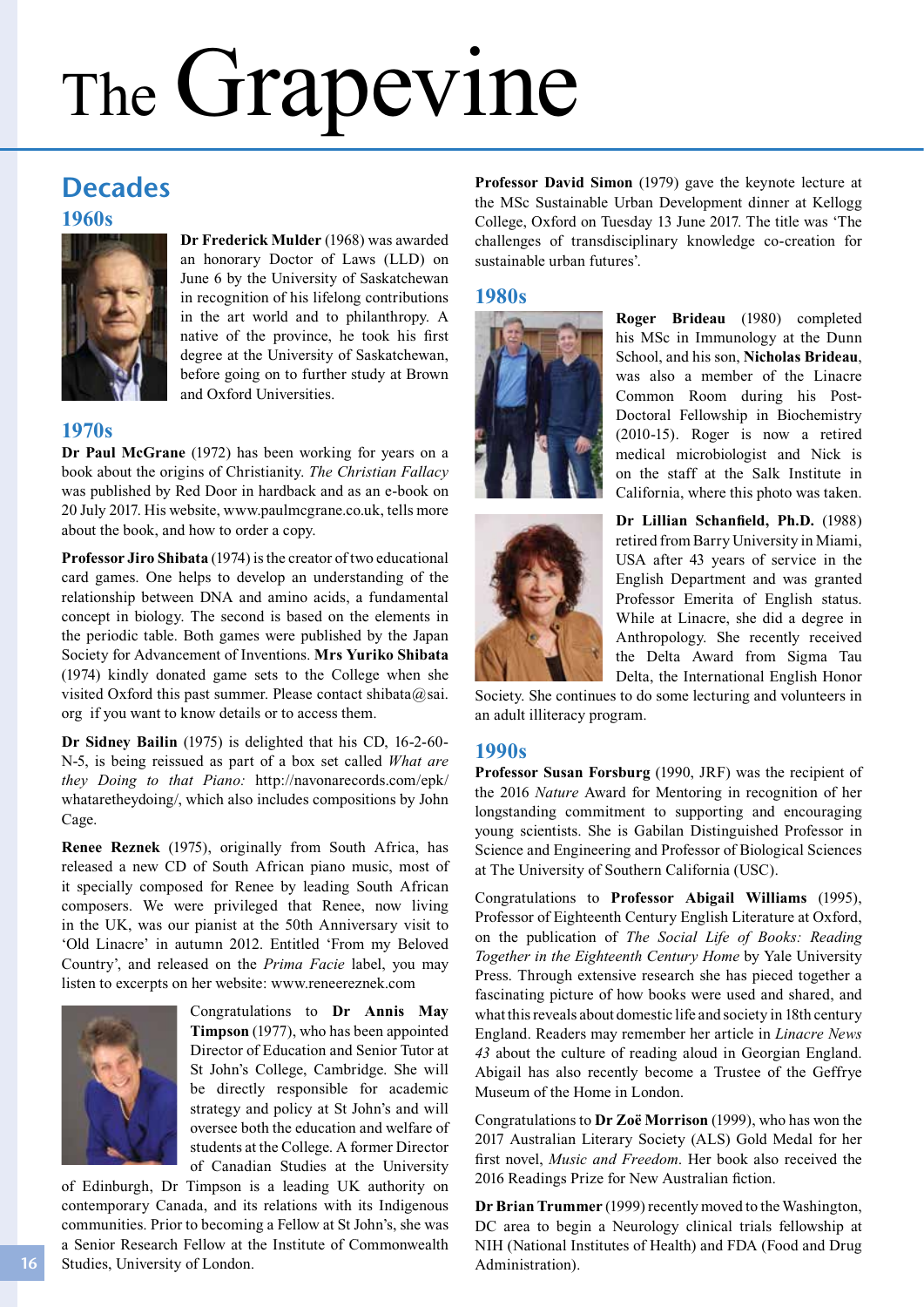# The Grapevine

#### **2000s**

Congratulations to **Dr Lea Berrang Ford** (2000), who has been awarded the Canada Research Chair in Global Health and Environmental Change. CRCs are granted to 'outstanding researchers acknowledged by their peers as world leaders in their fields.'

**Dr Jonathan Withey** (2000) has recently been appointed Dean of the Faculty of Science & Technology at Mount Royal University in Calgary. An organic chemist whose work includes medical applications for organic molecules he had, since 2004, been on the faculty of MacEwan University.

**Dr Amy Caruso Brown** (2006) returned to Oxford for a month over the summer as the Andrew Markus Visiting Scholar at the University's Ethox Centre. She is Assistant Professor of Bioethics and Humanities and Pediatrics at the State University of New York (SUNY).

Congratulations to **Dr Alexandra Littaye** (2012), who has won the 2017 Oxford Idea Idol with her start-up company, Azure, which markets pinole, a highly nutritious and glutenfree product of blue corn produced by indigenous Mexican communities. The company seeks to share this ancient Aztec recipe with the world, as well as enable these rural communities to support themselves and their way of life. To learn more, see https://www.azurefoods.uk/

EMBA alumnus **Toshiaki Nishi** (2013) has been appointed to the Board of Directors of FIAMM Energy Technology SpA, a joint venture between Hitachi Chemical Corporation and FIAMM SpA, recently formed to maximize synergistic benefits in the global automotive and industrial lead-acid batteries markets. Toshiaki's principal function in the Vicenza based Italian-Japanese company is Chief Vice-President for Corporate Management.

### **Cheering tale of poetic justice**



Chances are that you have heard the recent news story about the feisty young female cyclist who, enraged to find her stolen bike listed 'for sale' on Facebook, posed as a potential 'buyer' and then cycled off, leaving the thief bamboozled and empty-handed. It was the sort of tale that warms the heart of every cyclist or individual who is fed up with

being the victim of such anti-social behaviour, so it is not surprising that the story went viral on social media. What you may not have realised is that the plucky cyclist is a Linacre Old Member – **Jenni Morton-Humphreys** (2015). Three cheers to Jenni, who successfully pulled off what most of us only accomplish in our imagination.

# **Advancing Linacre**

## **Ruth & Nevill Mott Scholarships**

We extend our warm thanks to Dr Michael & Mrs Alice Crampin, for generously making new funds available for these two scholarships, named for Alice's parents, who were grandparents of **Dr Cecily Crampin** (1998). The scholarships have each been funded for another three years.

## **Long Service awards**

You may have seen, from time to time in *Linacre New*s, pictures of staff celebrating 10, 20, or even 30 years' service to College. This is a great college, and staff are highly reluctant to leave! **Dr James Busuttil** (1990) has kindly donated £5,000 which will annually endow the traditional celebrations for these anniversaries, named the **Sapphire Jubilee Fund** in honour of the Queen's 65 years on the throne. We are most grateful to James.

# **Dining Hall tables**

Quite a few items have generously been named at Linacre over the last few years, mainly chairs – in our Dining Hall, Small Dining Room, and Library. Book Collections, too, bear the names of various College members and friends. And the latest items are our 14 Dining Hall tables. In the same material and font as the chair plaques, the table plaques honour a variety of Linacre friends, including Lt Col. Patrick Heffernan, Domestic Bursar 2001 – 2010, whose table has been named by 31 former students; these gifts were so substantial that, with the agreement of donors, the Patrick Heffernan Hardship Fund (supporting students with family needs) has also been augmented. **Stuart Allen**, **Dr Aaron Kahn**, and **Dr Mandana Namdar** (all 2001) spearheaded this initiative from former students from Patrick's 'era'.



Warm thanks are offered to all table donors. A complete list of named items in College is available from Reception or in the Nadel Room. In effect these provide an impressive potted history of Linacre, so if you have 30 minutes or so to spare, we recommend coffee and a copy of our named list, in a quiet corner of College.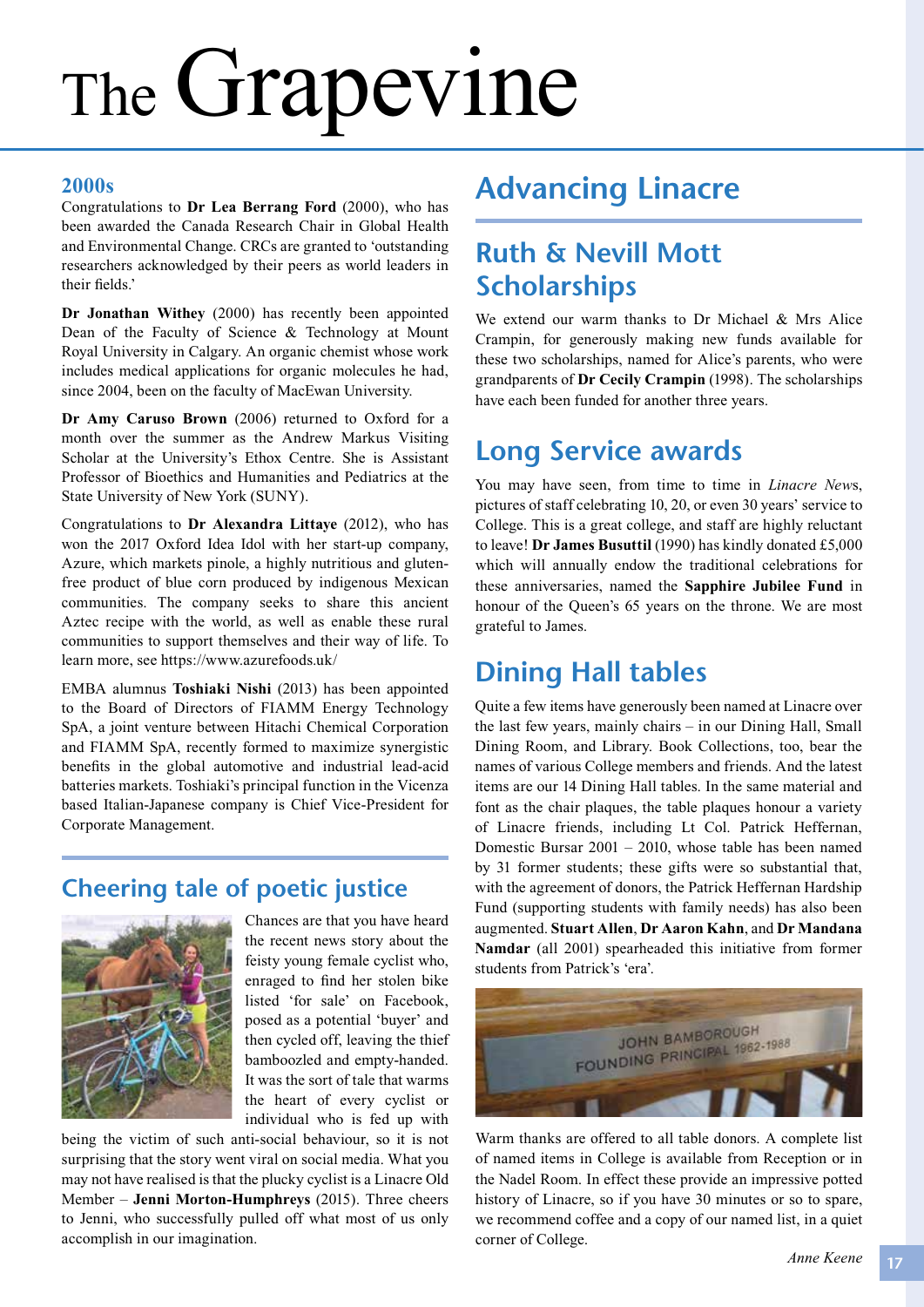# Sporting Linacre

*A number of Linacre students participate in sports at the Varsity level, often winning a coveted 'blue'. Here are some of their stories.*

#### **Hannah Patel, OUWLRC, full blue**

'**Lightweight Women's Rowing** is probably one of the most unknown of the Blues Rowing Teams. Our Varsity Match is a Boat Race at Henley the week before our more famous openweight counterparts. To race we must all weigh-in at under 59 kg individually on the morning of the race. This year, like all of the Oxford women rowers, we lost to the Tabs. However, we came back fighting, and won the Championship Lightweight Women's 8 at BUCS (Europe's largest student regatta), in a nail-biting final against Exeter University. Both crews were neck and neck until the final 500-400 metres when Oxford found an extra gear and finished a length up. This victory also earned me my full Blue. Lightweight women's rowing is a discretionary full blue: you must either win your boat race or a Championship medal at BUCS. I learned to row at Linacre and I have so much to thank Linacre Boat Club for. Without the commitment and passionate squad I am a part of at Linacre I never would have dreamed of racing in a boat race for Oxford. Winning two blades with Linacre Boat Club at Torpids really inspired me and drove me forward. We missed out on Summer Eights blades this year, in a tragic near-miss on the Saturday, but I'll be back to right those wrongs in my final bumps race next year!'

#### **Annette Wagner,** Rock 'n' Roll, Varsity winning team



Annette is holding her partner

**Annette Wagner** (MSc candidate in History of Science, Medicine and Technology) was a first-year member of the Oxford Rock 'n' Roll Team. At the Varsity match in May, she and her partner Charlotte Schofield, the only same-sex couple in the whole competition, came third best newcomer couple and fifth overall. The team from Oxford won in all major categories including best Varsity couple, best overall couple and best newcomer couple. Cambridge was a worthy adversary in all subdivisions apart from the formation, which was uncontested.

## **Ashley Tsai,** OUWPC, half blue

**Water Polo** 'Some details don't matter in the end! Oxford lost to Cambridge at the 2017 women's water polo Varsity match, but what I will remember is how the team bonded, improved, and supported each other at the match (when all three Oxford teams – two men's, one women's – cheered their lungs out for each other) and in the weeks preceding it. All the struggles and triumphs in the many training sessions we shared as a team: these are the memories that will last!'

#### **James King, Motorsport, Varsity** winning team

Linacre student James King (2016, DTP in Environmental Research) is currently President of the Oxford University Motor Drivers' Club. Following a highly successful season in the British Universities Karting Championship in which Oxford drivers achieved a number of podium finishes and race wins, the team headed to Buckmore Park circuit in Kent to defend their Varsity crown. The torrential rain made for extremely challenging conditions, as the high performance karts (which in the dry can accelerate to 60mph, as fast as an Aston Martin) struggled for

grip on slick tyres. The conditions nevertheless favoured the strongest Oxford team in recent history, and the Varsity Trophy returned once more to the Dark Blues with a final score of 62-39.



James is number 25

### **Claudia Hill,** Women's football, full blue



Oxford women won their third consecutive Varsity football match against Cambridge. Details about the match are here: https://www. varsity.co.uk/sport/12612

Claudia is jumping!

#### **Vassilis Ragoussis,** OUBC, full blue, Boat race stroke

Linacre student **Vassilis Ragoussis** made it through the demanding training and selection regime to win a coveted spot stroking the OUBC crew in the 2017 Boat Race. Oxford won the 163rd encounter by one-and-a-quarter lengths after a close race in fast condition. The winning time of 16.59 minutes was the eighth

fastest of all time. While just about everyone will have seen the photo of the victorious Oxford crew on the winners' podium, here is his favourite photo of the day – Vassilis with his medal, and his family.